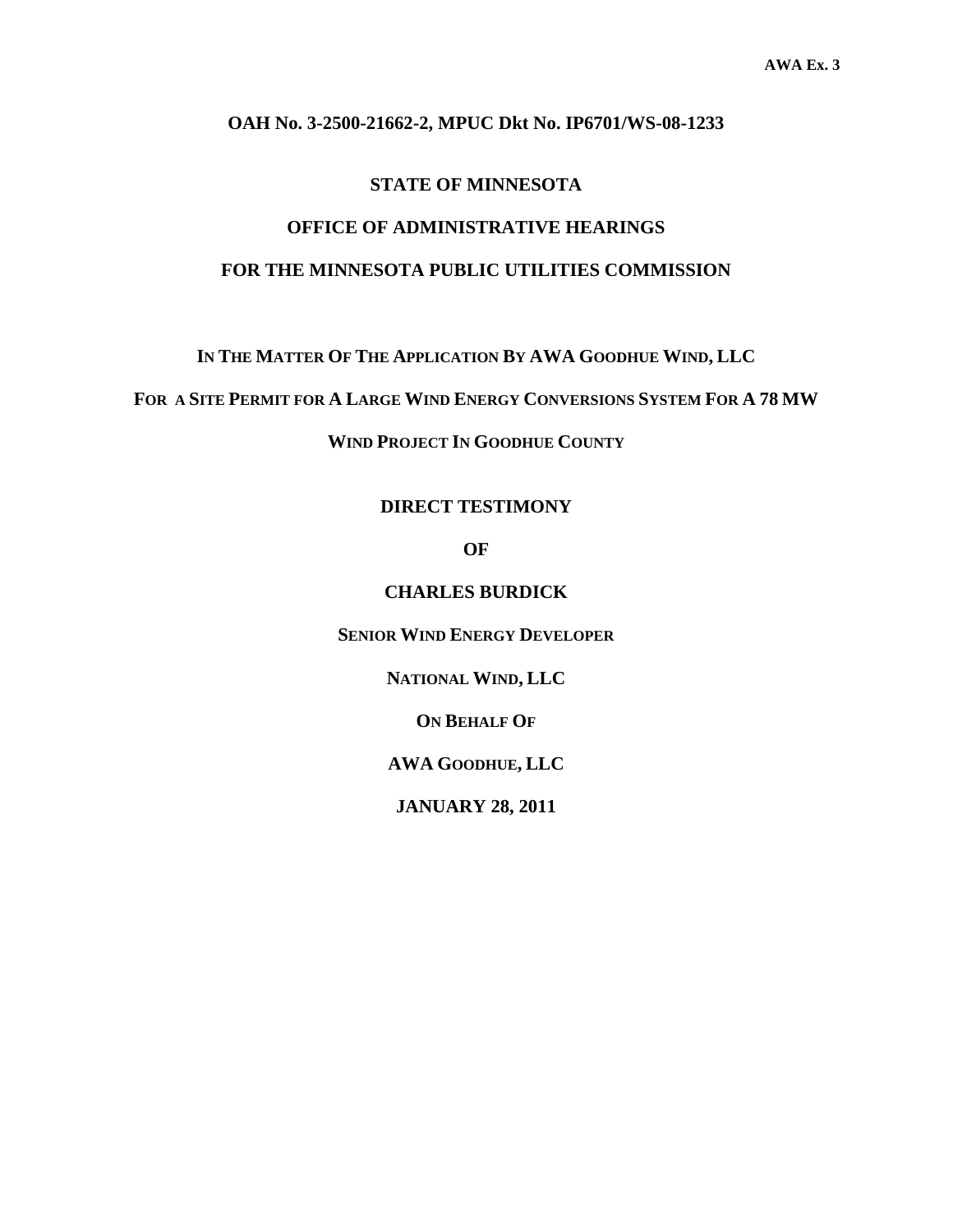### **DIRECT TESTIMONY OF CHUCK BURDICK**

### **TABLE OF CONTENTS**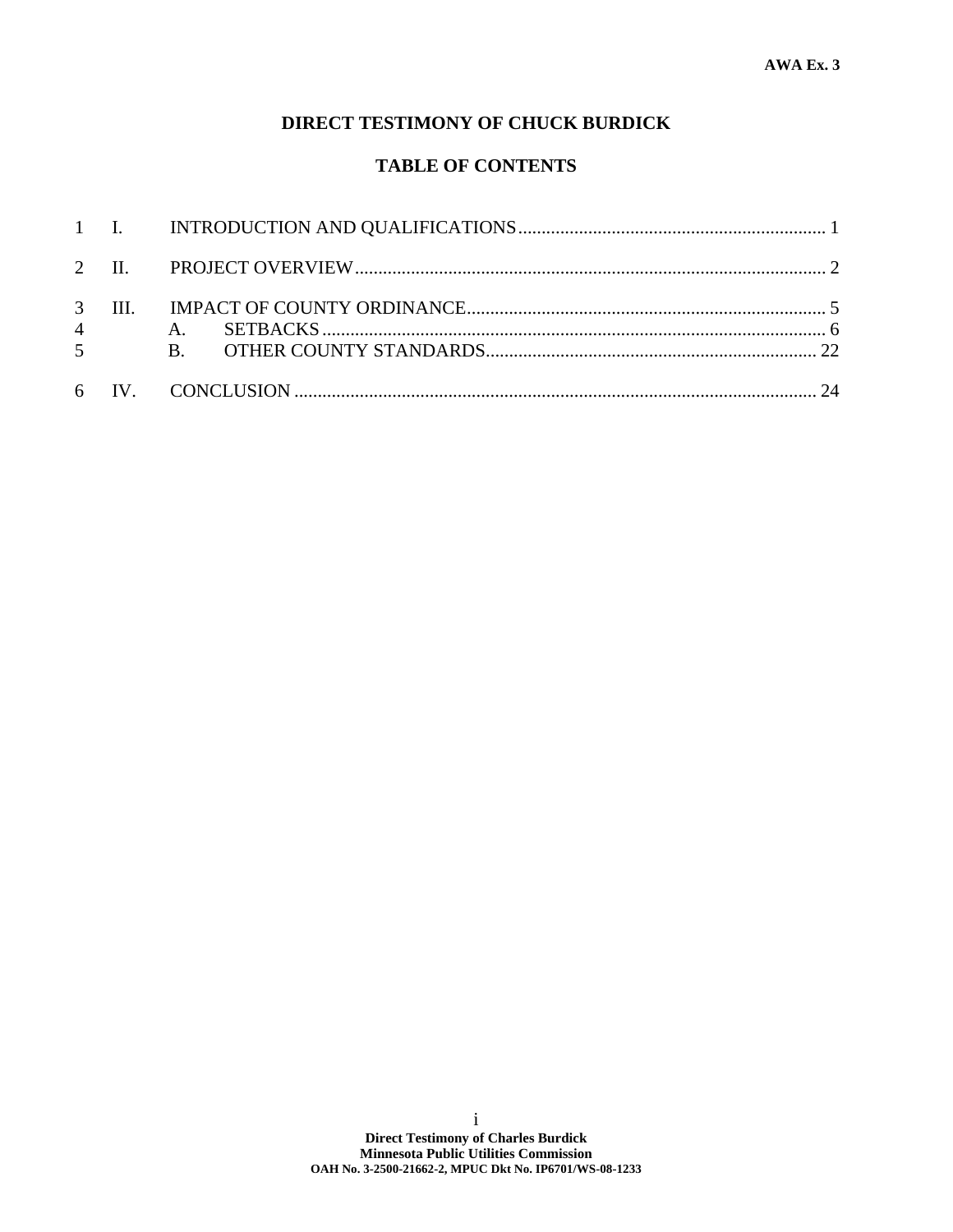1 **BEFORE THE MINNESOTA PUBLIC UTILITIES COMMISSION** 

# 2 **DIRECT TESTIMONY OF CHARLES BURDICK**

#### 3 **I. INTRODUCTION AND QUALIFICATIONS**

#### 4 **Q: Please state your name and business address.**

5 A: My name is Charles (Chuck) Burdick and my business address is 706 2nd Avenue South,

6 Suite 1200, Minneapolis, MN 55402.

#### 7 **Q: By whom are you employed and what is your position?**

8 A: I am employed as a Senior Wind Energy Developer at National Wind, LLC. As part of 9 my responsibilities, I am the project manager for the AWA Goodhue, LLC (AWA Goodhue) 78 10 MW wind project in Goodhue County, Minnesota. I am primarily responsible for overseeing 11 development, site control and permitting activities.

#### 12 **Q: Who is National Wind?**

13 A: National Wind is a privately held wind development company headquartered in 14 Minneapolis. National Wind created the initial Goodhue Wind project concept and pursued the 15 project aided by investment from local individuals. National Wind acts as the primary project 16 developer on behalf of its owner, AWA Goodhue.

#### 17 **Q: Please summarize your educational background and professional experience.**

18 A: I hold a Bachelor of Arts degree from Macalester College with majors in Mathematics, 19 Computer Science, and Music and a Masters in Business Administration with concentrations in 20 Sustainable Enterprise, Real Estate, and Entrepreneurship from the University of North Carolina 21 at Chapel Hill. I also am a LEED Accredited Professional. Prior to joining National Wind, I 22 worked on and managed complex commercial and residential real estate projects.

#### 23 **Q: For whom are you testifying?**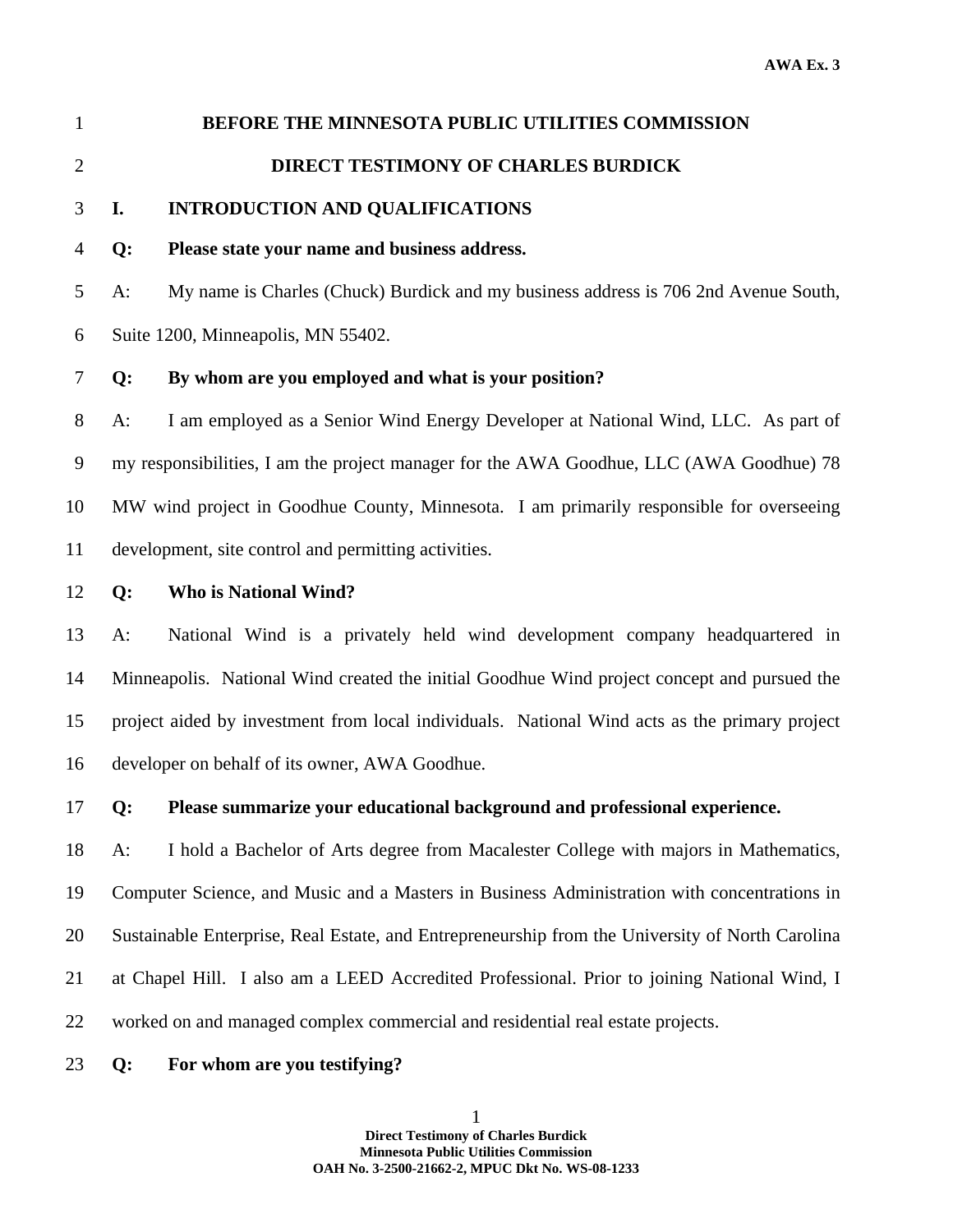1 A: I am testifying on behalf of AWA Goodhue, the applicant in this proceeding.

2 **Q: What is the purpose of your testimony today?** 

3 A: The purpose of my testimony is to provide information regarding the siting process AWA 4 Goodhue used to design the project by following the Minnesota Public Utilities Commission 5 (MPUC) General Wind Turbine Permit Setbacks and Standards (Docket No. E,G999/M-07- 6 1102) (MPUC General Permit Standards) and the conditions in Office of Energy Security's 7 recommended draft site permit. I describe the impacts to the project if the MPUC were to apply 8 the Goodhue County's "more stringent standards" against it and why there is good cause for the 9 MPUC not to apply the County's standard to this project.

10 **Q: Please summarize your testimony.** 

11 A: The cumulative impact of the County's setbacks eliminates virtually all sitable land 12 within the project area. In particular, the County's property line setback, its wetlands setback, 13 and its neighboring dwelling setback each, even considered independently, prevent an LWECS 14 project from being sited in our project area. In addition, I describe why there are several good 15 reasons why the MPUC should not apply the County's more stringent standards, including that 16 the standards are not supported by health or safety considerations, there is nothing demonstrably 17 unique about Goodhue County that warrant such stringent standards, and because the standards 18 are inconsistent with Minnesota's renewable energy policies.

- 19 **II. PROJECT OVERVIEW**
- 20 **Q: Please provide a general description of the project area.**

21 A: The project is located in Goodhue County, Minnesota, just west of the City of Goodhue 22 and north of the City of Zumbrota. The project permit boundary includes 32,684 acres in Belle 23 Creek, Minneola, Goodhue, Vasa and Zumbrota Townships. A map of the project area,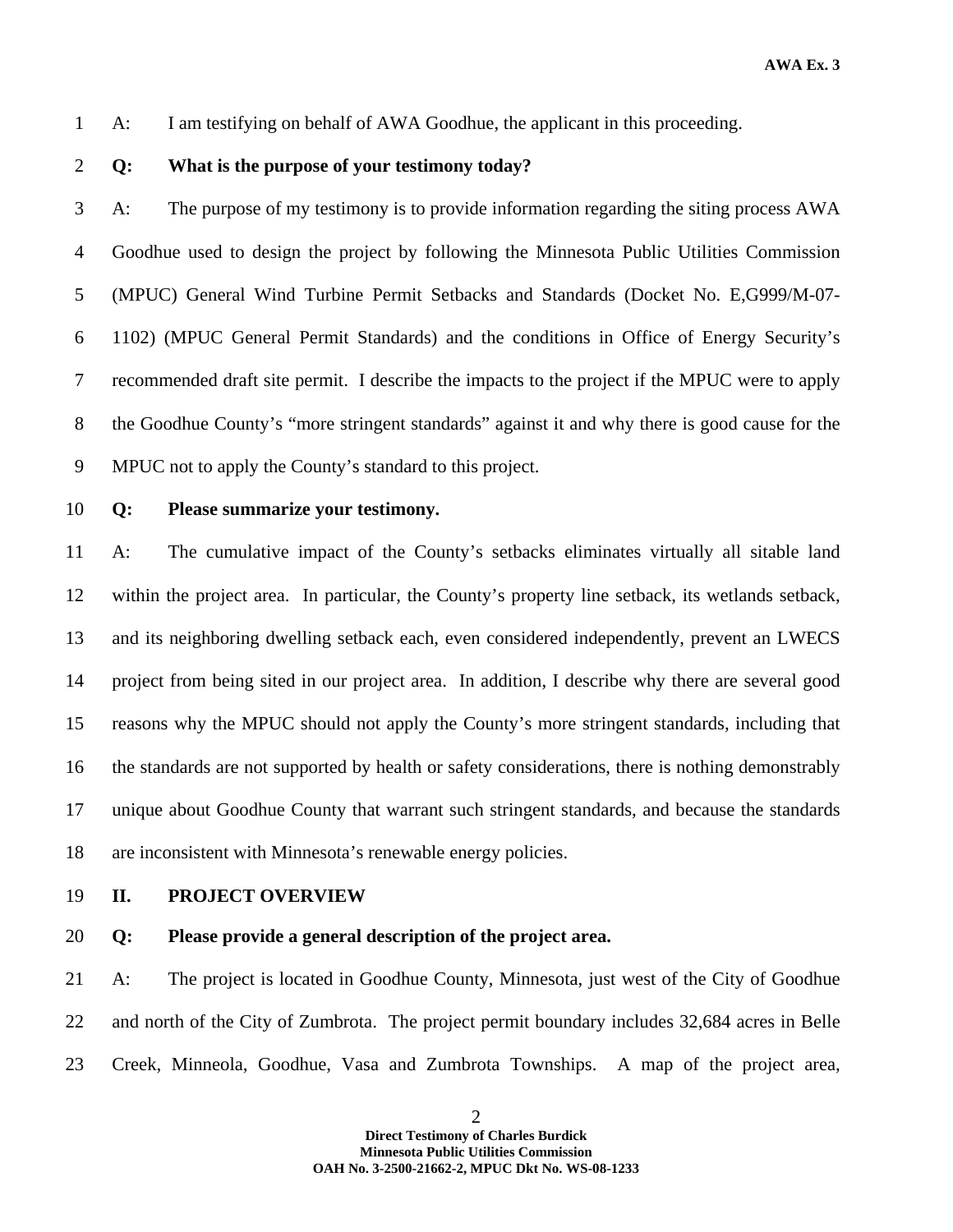1 including our proposed turbine layout, is attached as AWA Ex. 1-A to Mr. Ward's testimony. 2 The entire project area lies within an agricultural area of Goodhue County. In fact, according to 3 USGS data, more than 72 percent of Goodhue and essentially the entire project area is used for 4 agricultural purposes. This is shown on AWA Ex. 3-A. As shown on AWA Ex. 3-B, we have 5 approximately 12,000 acres under site control, representing the voluntary participation in the 6 project of approximately 200 local persons.

#### 7 **Q: Why was this area selected for the project?**

8 A: We selected the area for three primary reasons: availability of transmission infrastructure, 9 commercially viable wind resource, and landowner interest.

10 **Q: What do you mean by transmission availability?** 

11 A: Like other regions in the U.S., the Midwest electrical transmission system is most 12 developed near the population centers. This presents a challenge to renewable resources, 13 particularly wind, which is often found in rural areas. For renewable resources to be brought to 14 market, available transmission infrastructure needs to already exist or new transmission must be 15 built. The study, engineering, and permitting process for new transmission infrastructure takes 16 many years and sometimes decades. For the state to meet its renewable energy goals, it makes 17 sense to try and first develop renewable resources that have access to existing available 18 transmission infrastructure.

19 Recognizing this challenge, the State of Minnesota commissioned the Dispersed 20 Renewable Generation Study to identify locations within the state's existing infrastructure that 21 could accommodate additional energy generation without the need for significant system 22 upgrades. In June 2008, the first phase of that study identified the Goodhue and Vasa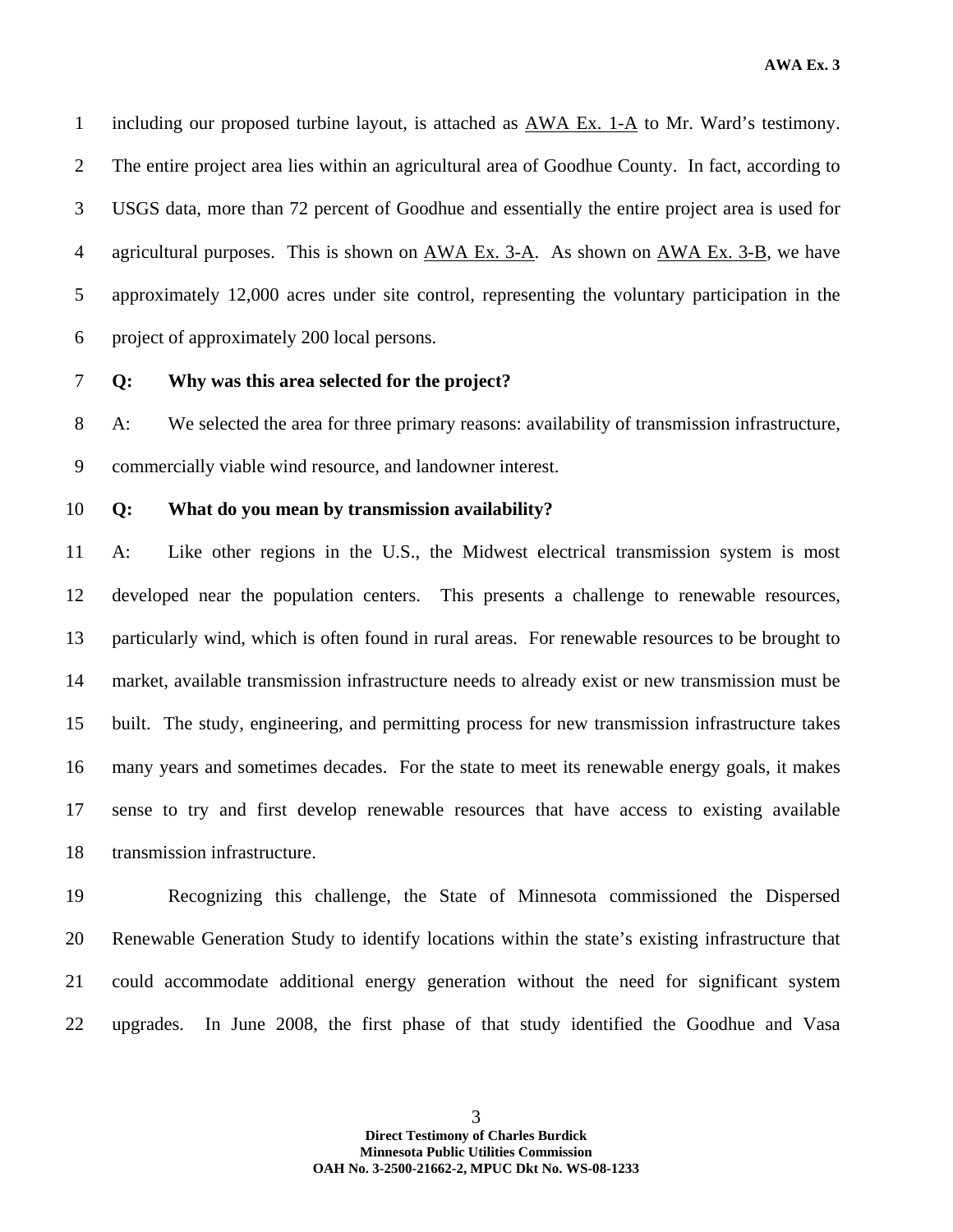1 substations, to which the project will connect, as points on the system capable of handling more 2 power with minimal necessary upgrades.

3 **Q: Please discuss the second reason for selecting the site – wind resource.** 

4 A: Like our other projects, National Wind used a combination of sources when we examined 5 the wind resources for this project.

6 The United States Department of Energy (DOE) and the Minnesota Department of 7 Commerce (DOC) have conducted wind resource assessment studies in Minnesota for more than 8 twenty years, and since 2006 the DOC has produced wind speed maps for Minnesota. In the 9 project vicinity, the mean annual wind speeds are mapped as 13.7 to 17.7 miles per hour (mph) 10 (6.14 to 7.95 meters per second) at 80 meters above ground and 15.3 to 19.0 mph (6.83 to 8.50 11 m/s) at 100 meters above ground, both of which support commercial wind projects.

12 Using this information, National Wind prepared example calculations using sample 13 turbine layouts to estimate energy production. These calculations also supported the project's 14 viability.

#### 15 **Q: With respect to the third component, what do you mean by landowner interest?**

16 A: National Wind is a community wind developer. This means that our priority is to 17 develop projects where community members actively participate in a project's development, and 18 where the project's economic benefits flow to community members and other Minnesota 19 stakeholders. After being satisfied with the first two criteria, we then met with area landowners, 20 who then met with other landowners, and so on. Based on the strong support we received from 21 these initial landowners and investors, it made sense to further pursue developing the project.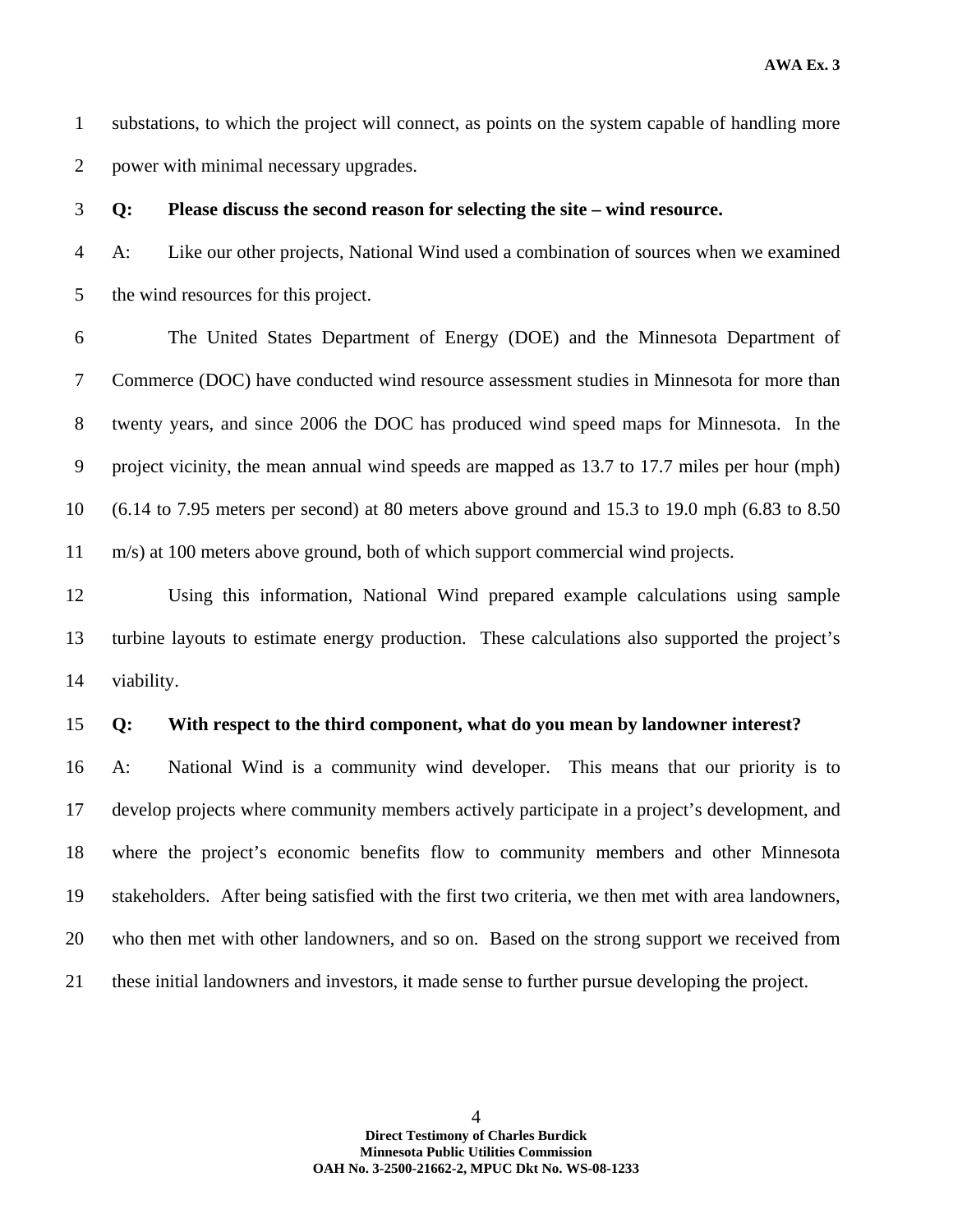1 From there, we held public and private meetings with more area residents to announce 2 the project and solicit interest. We raised seed capital from local investors, formed an advisory 3 board, hired field specialists, and began securing site control.

4 **Q: Please provide an overview of the process used to develop the turbine layout for the**  5 **project.** 

6 A: The primary goal in siting turbines within a designated footprint is to place the turbines 7 on the most productive and efficient sites. The process is iterative and many of the inputs are 8 interrelated, meaning that as the project progresses through development, the layout is refined to 9 reflect the most up-to-date information. A turbine layout design balances a number of factors, 10 including site control, wind speeds, turbine characteristics, environmental concerns and 11 community and landowner considerations.

#### 12 **Q: Does AWA Goodhue have a final turbine layout?**

13 A: Yes. Based on our site control, survey work, wind assessments and state and federal 14 permits, we have identified the final location for all of our structures. If the MPUC were to issue 15 a permit with the conditions in the draft site permit as prepared by the OES, and pending final 16 construction engineering, we plan to construct the project according to the layout presented in 17 AWA Ex. 1-A. To help visualize the project, HDR prepared three visual simulation photos in 18 July 2010, which are included with my testimony AWA Ex. 3-C.

19 **III. IMPACT OF COUNTY ORDINANCE** 

#### 20 **Q: Are you familiar with Goodhue County Zoning Ordinance Article 18 – the County**

#### 21 **Wind Energy Conversion System (WECS) Ordinance?**

22 A: Yes. I have reviewed the County WECS Ordinance.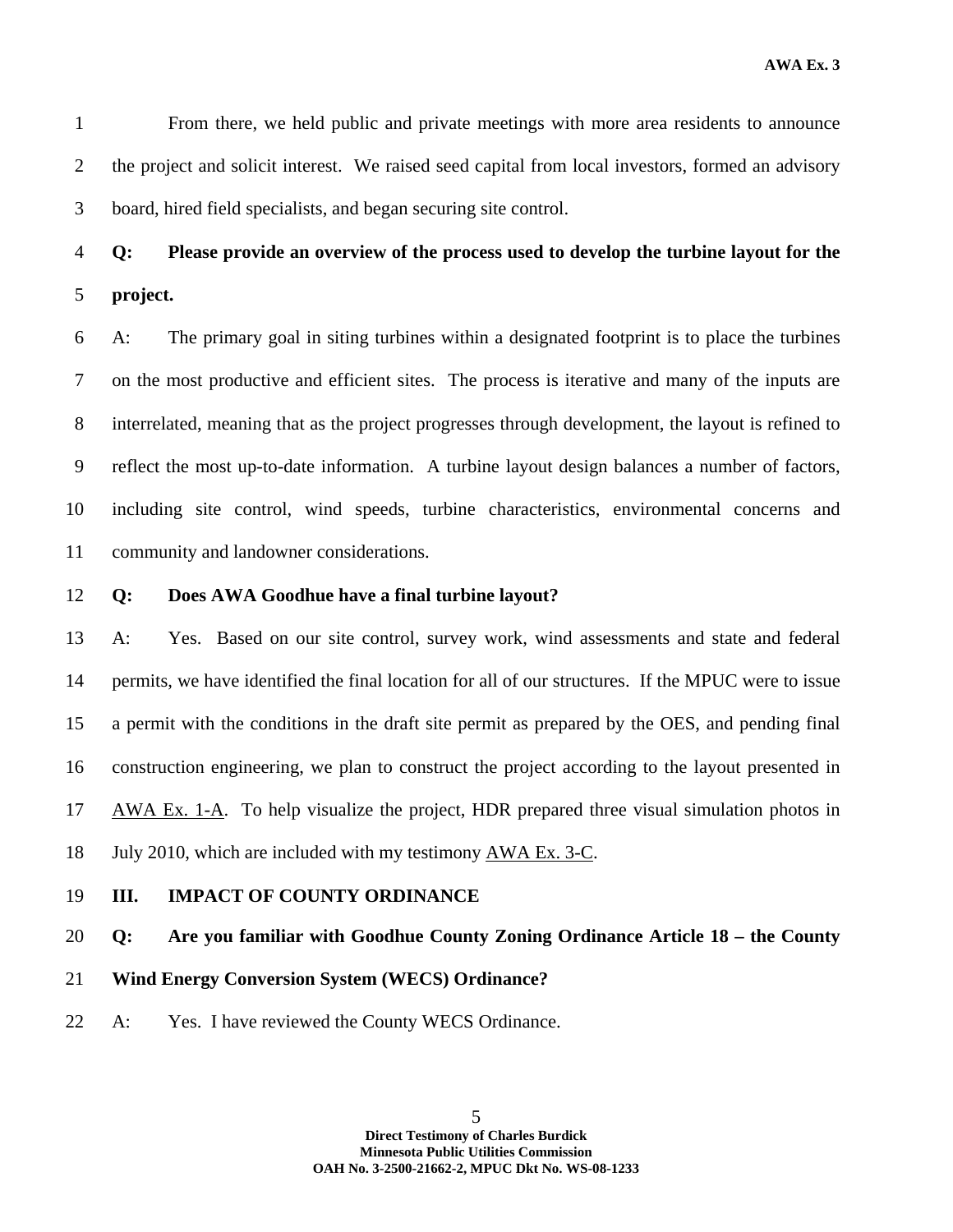### 1 **Q: Are you familiar with the MPUC General Permit Standards and the conditions in**  2 **the draft site permit for this project?**

3 A: Yes. I have reviewed both the MPUC General Permit Standards and the conditions in the 4 draft site permit as prepared by the OES for this project. My understanding is that the conditions 5 in the draft site permit incorporate the provisions of the MPUC General Permit Standards as well 6 as project-specific conditions and certain other conditions that OES deems appropriate for best 7 practice. When referring to the MPUC General Permit Standards in my testimony, I am referring 8 to both the standards on their own and their incorporation into the draft site permit for this 9 project.

10 **Q: Have you analyzed the impact of the County's "more stringent standards" identified**  11 **in the ALJ's Second Prehearing Order.** 

12 A: Yes.

13 **A. SETBACKS** 

14 **Q: Section 4, subd. 1, of the County WECS Ordinance contains a setback from**  15 **property lines. What does this provision require?** 

16 A: As I read it, the County WECS Ordinance requires turbine towers to be placed no closer 17 than 3 rotor diameters (RD) (i.e., the diameter of the rotor swept area) in the direction of the non-18 prevailing wind and 5 RD in the direction of the prevailing wind from the property line of all 19 parcels of land owned by persons not participating in the project. The County WECS Ordinance 20 defines the direction of the prevailing wind as the azimuth between 290° to 30° and between 21 130° and 230°. The ordinance also defines non-prevailing wind as the azimuth between 30° and 22 130° and between 230° and 290°.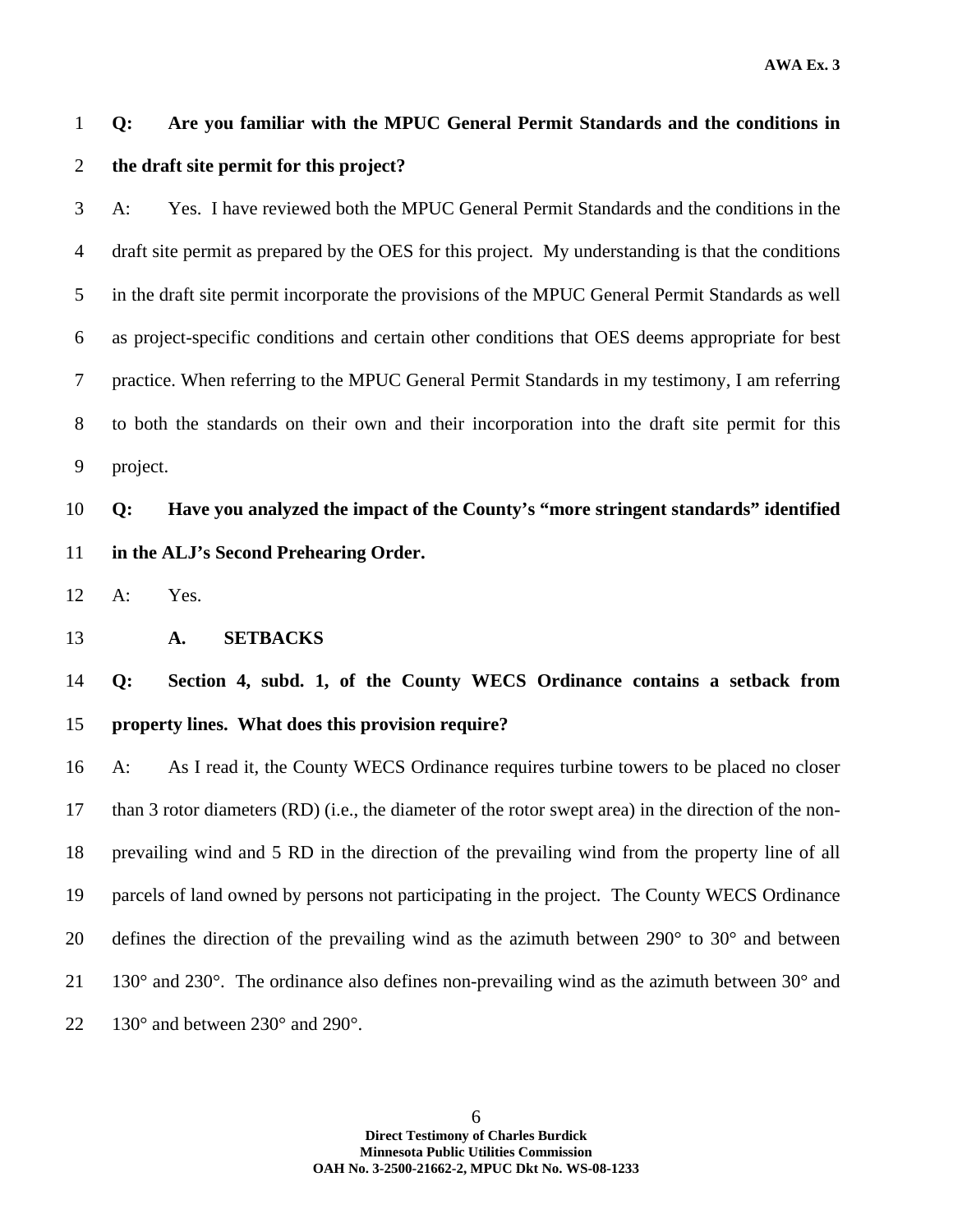### 1 **Q: Is the County property line setback more stringent than the MPUC General Permit**  2 **Standards?**

3 A: Yes. The comparable setback in the MPUC General Permit Standards is its Wind Access 4 Buffer. While the County property line setback distance appears equal to that of the MPUC's 5 Wind Access Buffer setback, the two standards differ in their definition of prevailing and non-6 prevailing wind direction. As mentioned, the County ordinance defines a 100° arc for the 7 prevailing wind direction. The MPUC General Permit Standards, however, allow applicants to 8 identify a single compass direction of the prevailing winds based on actual wind data obtained at 9 the project site.

### 10 **Q: What is the purpose of the MPUC Wind Access Buffer and the County's property**  11 **line setback?**

12 A: The purpose of the Wind Access Buffer is generally to preserve non-participating 13 residents' future ability to construct a wind turbine generator on their property. In that way, the 14 Wind Access Buffer provides enough space between turbines and non-participating parcels to 15 ensure that construction of the wind farm will not obstruct or diminish the viability of a later 16 wind energy conversion system on neighboring, non-participating parcels. I assume the 17 County's property line setback is intended to serve the same purpose.

### 18 **Q: Would application of the County property line setback change the project's current**  19 **layout?**

20 A: Yes, it would significantly change the project's current layout. Consistent with the 21 MPUC General Permit Standards and the definition of prevailing wind direction used by the 22 American Meteorological Society Glossary of Meteorology, AWA Goodhue used its onsite wind 23 data to determine that the wind blows most often from the West/Northwest along a directional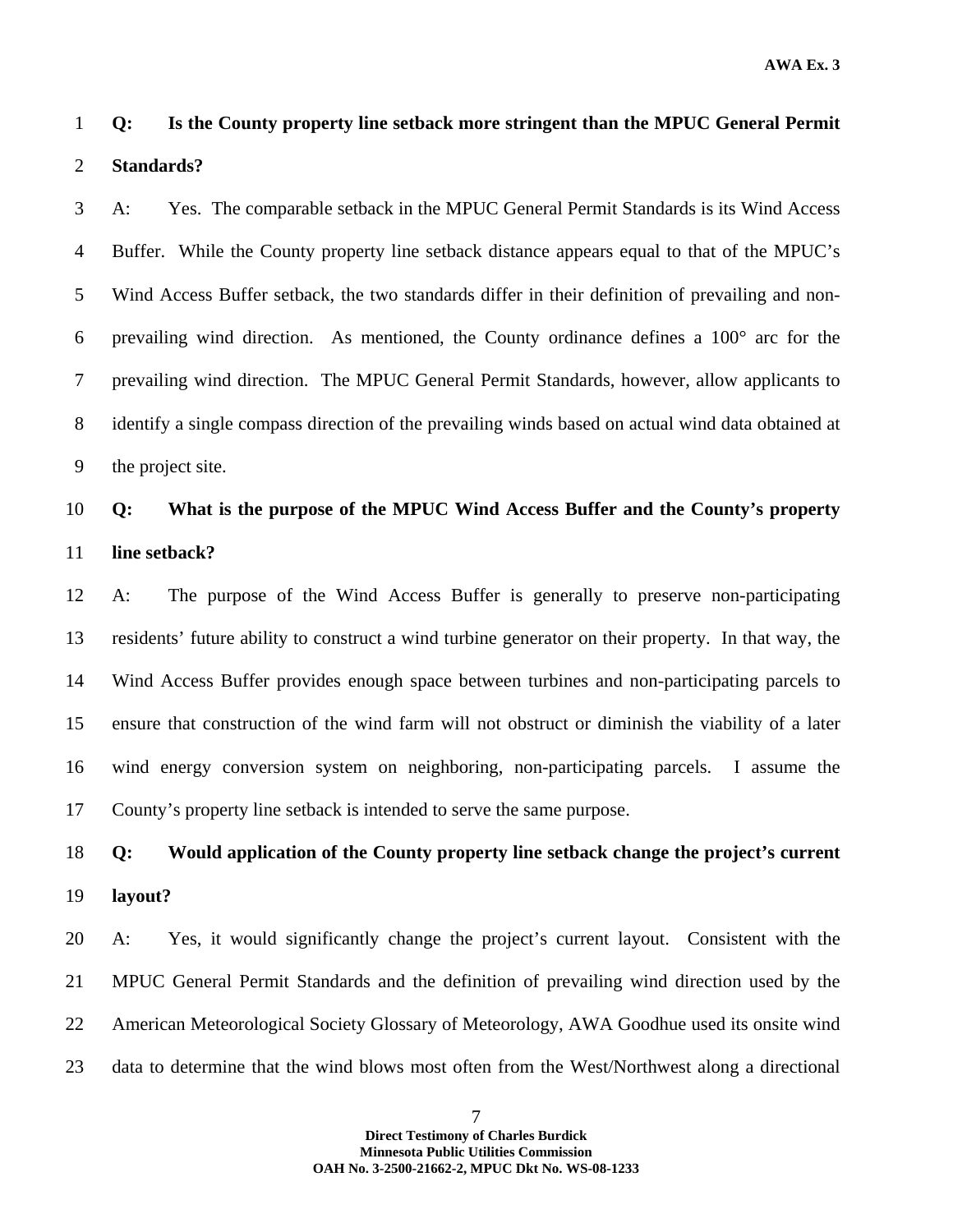1 line of 300°. Thus, when AWA Goodhue applied the Wind Access Buffer setback to the project, 2 it used 300°, rather than the County's 290°-30° arc to determine the 5 RD prevailing wind 3 setback.

4 The map on the left side of AWA Ex. 3-D shows the areas within the project boundary 5 available to place a turbine after applying the MPUC's Wind Access Buffer. In contrast, the map 6 on the right side of AWA Ex. 3-D shows the available areas after applying the County's property 7 line setback.

8 Both of these maps show the cities of Goodhue and Zumbrota as well as US Highway 52 9 and MN Highway 58 for general context and orientation. The red line indicates the permit 10 boundary in AWA Goodhue's site permit application. The dark blue shaded areas indicates 11 property for which we signed lease agreements with the landowners and the light blue represents 12 property for which we have signed participation agreements (in which a landowner waives 13 property line setbacks in return for compensation). The yellow shaded areas indicate the 14 available area for siting turbines within our site control after applying the MPUC Wind Access 15 Buffer (map on the left) or the County property line setback (map on the right). Thus, when 16 there is a property line shared by a participating landowner and non-participating landowner, 17 both the MPUC Wind Access Buffer and the County's property line setback require that a 18 turbine be no closer than the greater of 3 RD in any direction to the property line or 5 RD along 19 the prevailing wind direction. Because the County defines 100° arcs for prevailing wind 20 direction, however, the 5 RD applies in far more directions than the single direction in the 21 MPUC Wind Access Buffer. The end difference in the setbacks are seen in AWA Ex. 3-D. The 22 available land represented in yellow is much smaller on the map on the right under the County 23 ordinance than the available land in yellow on the map on the left representing the MPUC Wind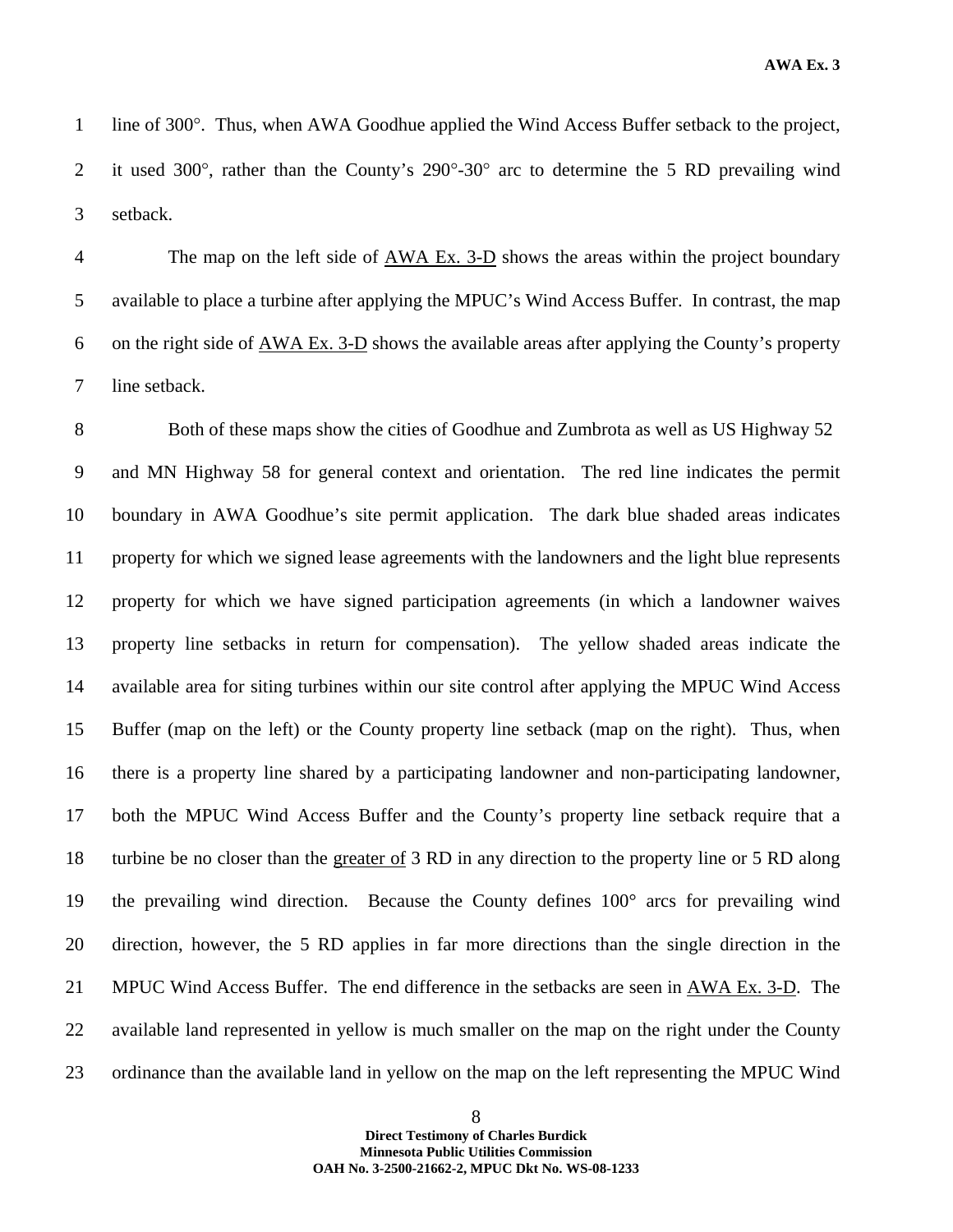1 Access Buffer. Thus, application of County property line setback, ignoring all others in the 2 County ordinance, precludes placement of 35 of the proposed 50 turbines. So in effect, 3 application of the County property line setback alone kills the project.

#### 4 **Q: Is there good cause not to apply the County's setback from property lines?**

5 A: Yes. Application of the County's definitions of prevailing wind and non-prevailing wind 6 would have a significant and adverse impact on the project's current layout without providing 7 any measurable benefits to non-participating residents or the County. I assume that the intent of 8 the County property line setback and MPUC Wind Access Buffer are similar. It may make sense 9 for the County to define a range of prevailing and non-prevailing winds for small wind energy 10 conversion systems (SWECS), which are those projects under 5 MW that are actually regulated 11 by the County, because those small projects may not have access to onsite data. However, 12 because AWA Goodhue has used wind direction data that is specific to our project area, and 13 because the MPUC General Permit Standards match the technical definition used by 14 meteorologists, it makes more sense to follow the MPUC General Permit Standards here.

#### 15 **Q: Section 4, subd. 1, of the County WECS Ordinance contains a setback from roads.**

16 **What does this provision require?** 

17 A: I interpret this section to require that all wind turbine towers be placed at least 1.1 times 18 the total height, in our case 438 feet, from the edge of all road rights-of-way, unless that distance 19 is reduced for minimum maintenance or other low traffic roads.

20 **Q: Is the County road setback more stringent than the MPUC General Permit**  21 **Standards setback from roads?** 

22 A: Yes.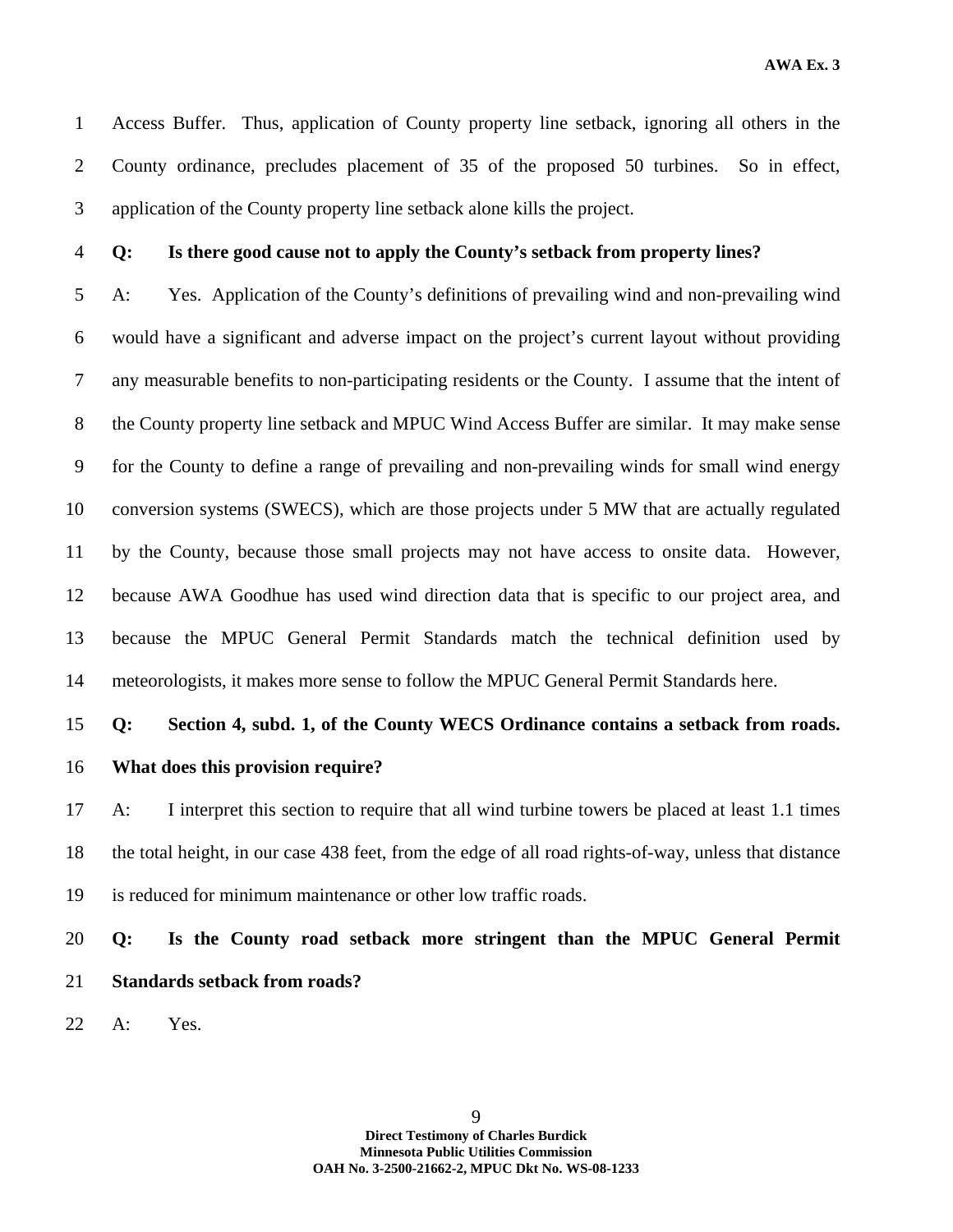1 **Q: What is the difference between the County road setback and the MPUC General**  2 **Permit Standards setback from roads?** 

3 A: The MPUC's standards as incorporated in the OES' draft site permit require a 250 foot 4 setback from road rights-of-way, while the County requires 1.1 times the total height of the wind 5 turbine generator. For this project, the total height of the GE 1.5 xle and GE 1.6 xle wind turbine 6 generators is 438 feet. So the difference is 188 feet.

7 **Q: Would application of the County road setback change the project's current layout?** 

8 A: No. Under our current layout, all turbines are at least 438 feet from any road right of 9 way.

10 **Q: Does AWA Goodhue object to application of the County's road setback?** 

11 A: No.

12 **Q: Section 4, subd. 1, of the County WECS Ordinance contains a setback from other**  13 **non-road rights-of-way. What does this provision require?** 

14 A: The County WECS Ordinance requires a setback of the lesser of 1.1 times the total height 15 or the distance of the "fall zone" from "railroads, power lines, etc." With no definition of "other 16 rights-of-way" and the use of an open ended "etc.", it is unclear to me what other rights-of-way 17 are intended to be included. For example, the ordinance could be interpreted such that pipelines, 18 telephone lines and microwave beam paths should also be included within this setback.

19 **Q: Is the County's right-of-way setback more stringent than the MPUC's General** 

- 20 **Permit Standards' setback from other rights-of-way?**
- 21 A: Yes. The MPUC's General Permit Standards do not include a setback for other rights-of-
- 22 way, so application of the County's setback is more stringent.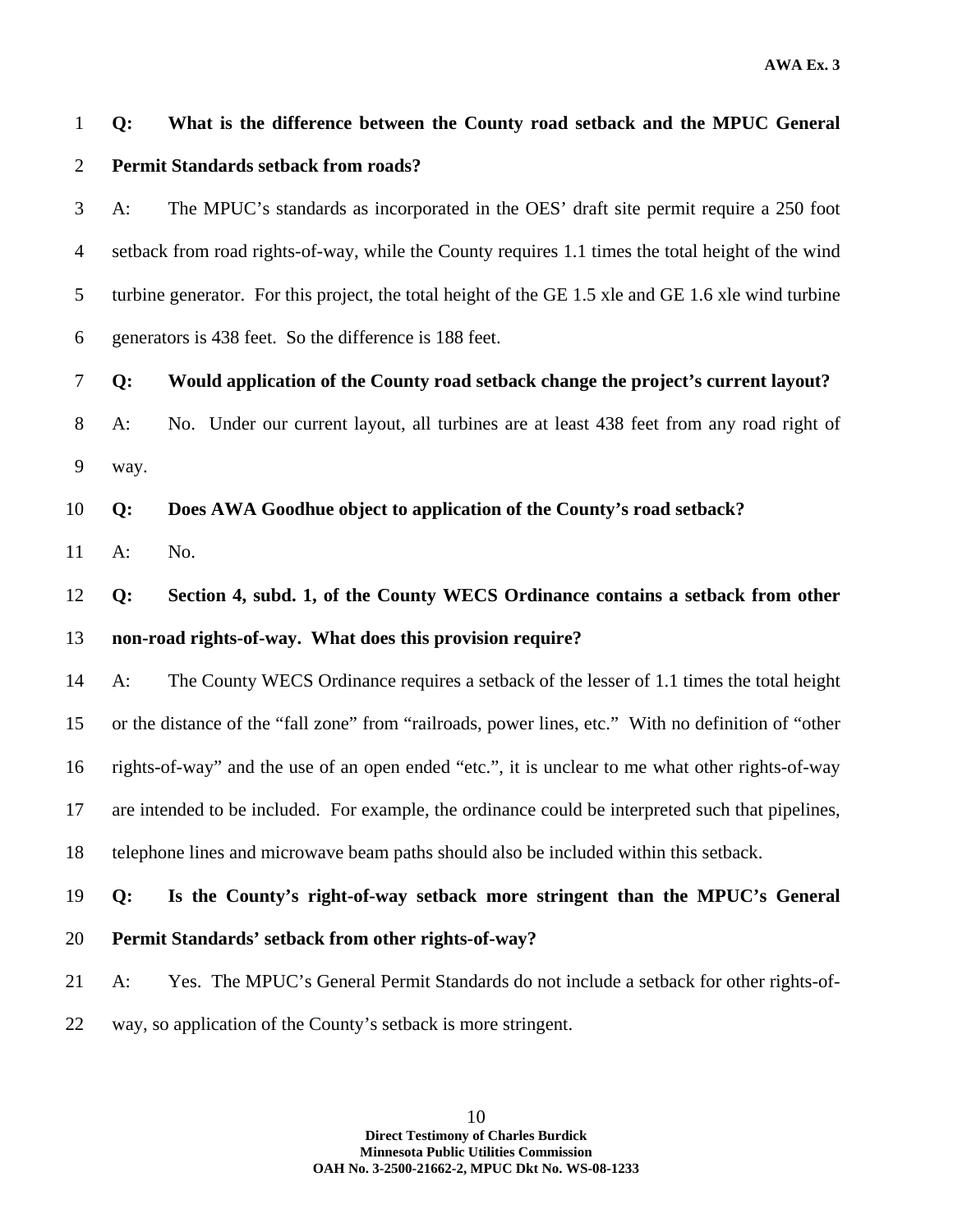### 1 **Q: Would application of the County right-of-way setback change the project's current**  2 **layout?**

3 A: AWA Goodhue adhered to a variety of setbacks from infrastructure in the area including 4 pipelines, transmission lines, and microwave beam paths, based on best practices and agreements 5 with the private owners of those easements. Assuming the definition of the County's "other 6 rights-of-way" includes pipeline easements, the result of applying the County's "other" rights-of-7 way setbacks precludes the placement of four of our proposed 50 turbines.

#### 8 **Q: Is there good cause not to apply the County's other right-of-way setback?**

9 A: Yes. First, the ambiguity in the ordinance language makes it difficult for the applicant, 10 the OES or the MPUC to verify whether or not the ordinance can be fulfilled for any given 11 project design. Second, we are not aware of any reports, studies, findings of fact or other 12 evidence to suggest that there is a public benefit from applying such a setback. Third, it is 13 unnecessary for the County to define a specific setback from other private rights-of-way. In 14 order to site facilities across or near these rights-of-way, AWA Goodhue must obtain a voluntary 15 private agreement with the owner of the right-of-way, and AWA Goodhue has negotiated such 16 agreements. These private owners are in the best position to evaluate the relative risk of having 17 wind farm equipment sited on or near their property and to negotiate appropriate setbacks with 18 the wind developer. It is unnecessarily restrictive for the County to dictate a specific setback in 19 these situations. Again, we believe it makes more sense to handle this according to the MPUC's 20 General Permit Standards and the OES' draft site permit.

21 **Q: Section 4, subd. 1, of the County WECS Ordinance contains a setback from**  22 **wetlands. In your view, is there any ambiguity in this section of the County WECS**  23 **Ordinance?**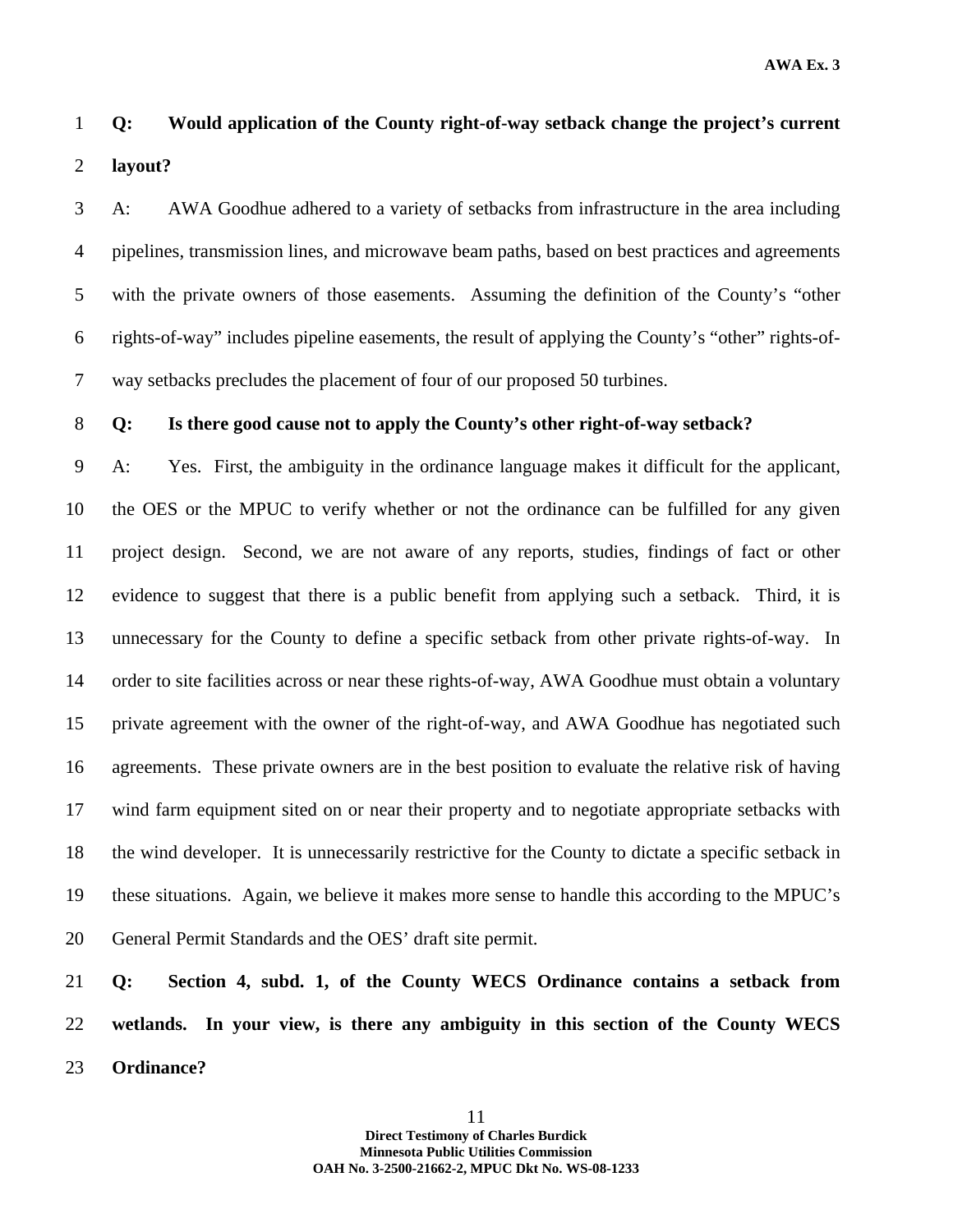1 A: Yes. Two aspects of the County wetland setback are ambiguous. First, the County 2 ordinance does not define "wetland." It is unclear if the term is meant to include all 3 jurisdictional wetlands as defined by existing federal and state regulations, a subset of those 4 wetlands, or something entirely different.

5 Second, the setback distances says "1000 feet or 3 RD non-prevailing and 5 RD 6 prevailing." It is unclear when the 1000 foot versus the 3 or 5 RD setback would be applied to 7 any particular wetland.

#### 8 **Q: What did the project do to address wetlands?**

9 A: As part of the MPUC site permit process, AWA Goodhue hired Westwood Professional 10 Services to delineate all wetlands in areas likely to be impacted by construction and siting of the 11 wind turbines and associated facilities. Mr. Ronald Peterson's direct testimony includes the full 12 wetland delineation report prepared for the project, and a summary of Westwood's work with 13 respect to wetlands. We are not proposing to site any turbines within any wetlands.

14 **Q: Is the County wetland setback more stringent than the MPUC General Permit**  15 **Standards setback from wetlands?** 

16 A: Yes.

### 17 **Q: What is the difference between the County wetland setback and the MPUC General**  18 **Permit Standards setback for wetlands?**

19 A: The MPUC General Permit Standards do not include a setback from wetlands. 20 Therefore, any County setback under any interpretation of the ordinance would be more stringent 21 than the MPUC General Permit Standards.

22 **Q: Would application of the County wetland setback change the project's current**  23 **layout?**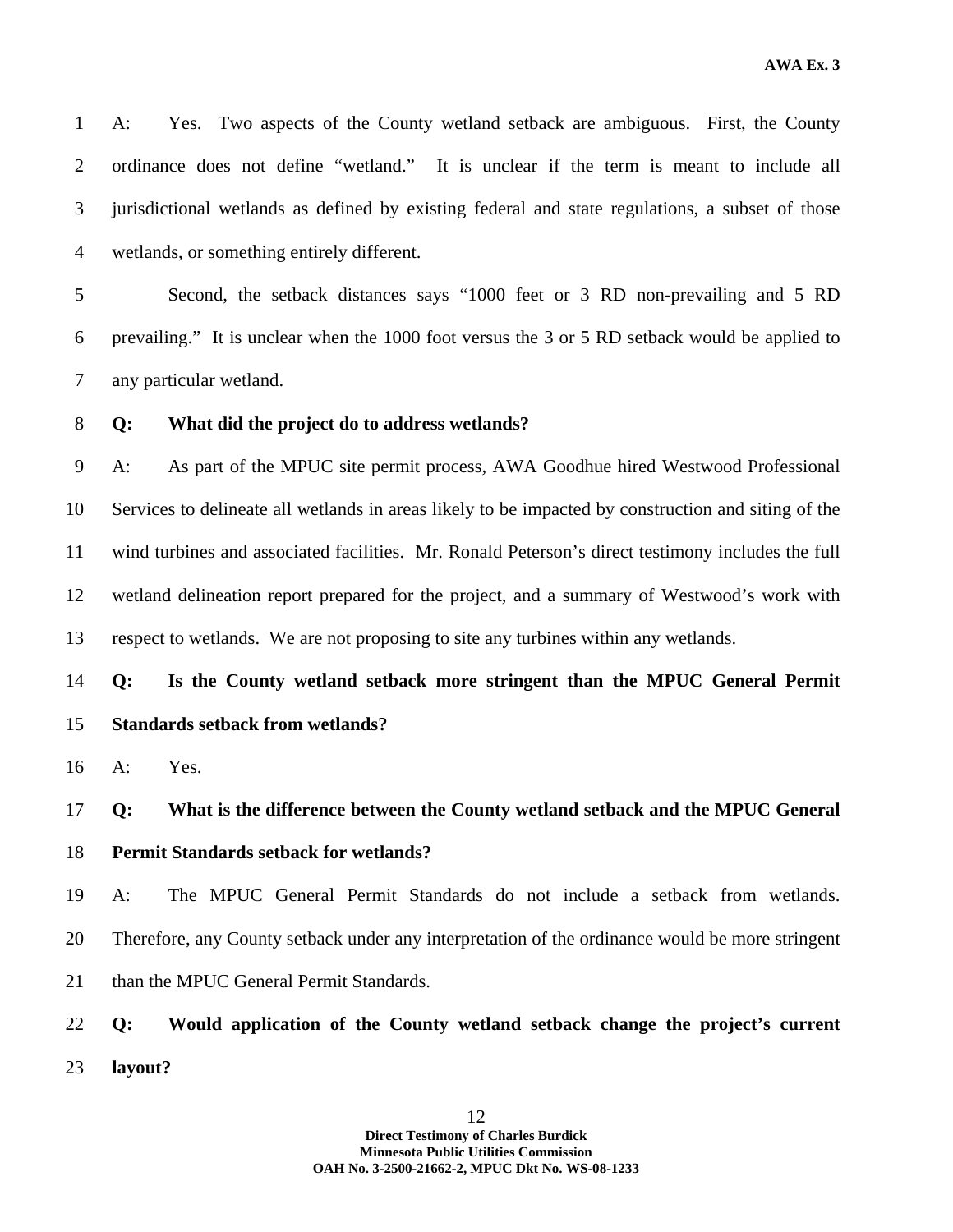**AWA Ex. 3** 

1 A: Yes. Application of the County's wetland setback will eliminate 45 of the project's 50 2 proposed turbines.

3 If we assumed that "wetlands" means all wetlands in the National Wetland Inventory 4 (NWI) and Minnesota DNR designated streams, AWA Ex. 3-E shows the impact of applying the 5 County wetland setback. The map on the left side of AWA Ex. 3-E shows our turbine layout, 6 which avoids all delineated wetlands within the project area, in accordance with the MPUC 7 General Permit Standards. In contrast, the map on the right side of AWA Ex. 3-E shows the 8 impact of applying the County's wetland setback.

9 On both maps, the green lines are streams as identified by the Minnesota Department of 10 Natural Resources. The dark blue dots and slivers are wetlands of all types as identified in the 11 National Wetland Inventory. On the map on the right, the gray shaded area shows the impact of 12 applying the County's setback. Because of the impracticality of drawing a 3x5 setback on a line 13 or on an irregular shape such as a wetland, we chose a constant 5 RD setback to illustrate the 14 impact of the County's wetland setback. This is a worst-case analysis given the ambiguity in the 15 County ordinance, since 5 RD here is 1,353 feet and greater than the alternative setback of 1,000 16 feet. As shown in the map's legend, the County's wetland setback as represented by the shaded 17 area eliminates 30,241 acres, or 93% of the project area. Thus, application of the County's 18 wetland standard, ignoring all other County standards, precludes placement of 45 of the proposed 19 50 turbines.

#### 20 **Q: Is there good cause not to apply the County's wetland setback?**

21 A: Yes. A setback from wetlands is unjustified for environmental and other reasons. AWA 22 Goodhue has already complied with a comprehensive federal, state and local regulatory scheme 23 to evaluate and mitigate impacts to wetlands, including applying for and receiving a wetlands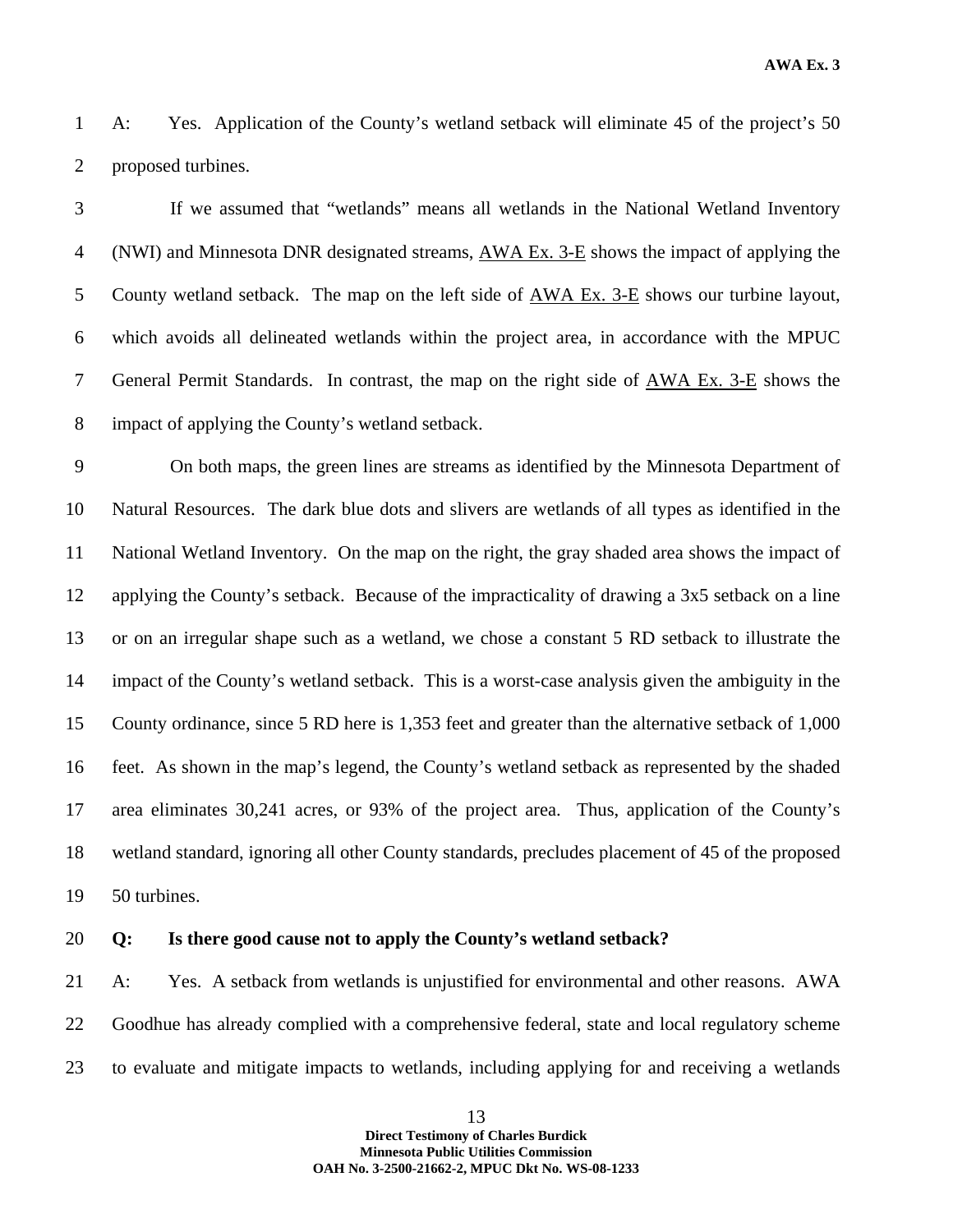1 permit from the U.S. Army Corps of Engineers. Our wetland expert, Ron Peterson, discusses 2 these regulations in his direct testimony. Those regulations do not require a setback from 3 wetlands, as a setback does nothing to protect the existence of the wetland.

4 Moreover, applying even the 1,000 foot setback eliminates an enormous amount of 5 otherwise sitable acres with little perceived benefit. In the General Permit Standards docket 6 (Docket No. E,G999/M-07-1102) in 2007, OES calculated that a 1,000 foot setback from a 7 small, one acre wetland would exclude wind development on approximately 112 acres of land. 8 (DOC Comments and Recommendations, p. 5, December 20, 2007). In that docket, the MPUC 9 concluded that there was insufficient evidence to justify taking such large amounts of land out of 10 possible production.

11 Last, the ambiguity of the setback is reason enough not to apply it.

### 12 **Q: Section 4, subd. 5, of the County WECS Ordinance contains a setback from**  13 **neighboring dwellings. What does this provision require?**

14 A: The County WECS Ordinance requires a minimum setback distance of 750 feet from 15 commercial wind turbines to participating dwellings (including dwellings, schools, churches, 16 health care facilities, and campgrounds) and 10 RD from non-participating dwellings. It also 17 allows the 10 RD setback to be reduced through agreements with non-participating residences.

### 18 **Q: Is the County neighboring dwelling setback more stringent than the MPUC General**

#### 19 **Permit Standards setback from residences?**

20 A: Yes.

21 **Q: What is the difference between the County's neighboring dwelling setback and the** 

22 **MPUC General Permit Standards setback?**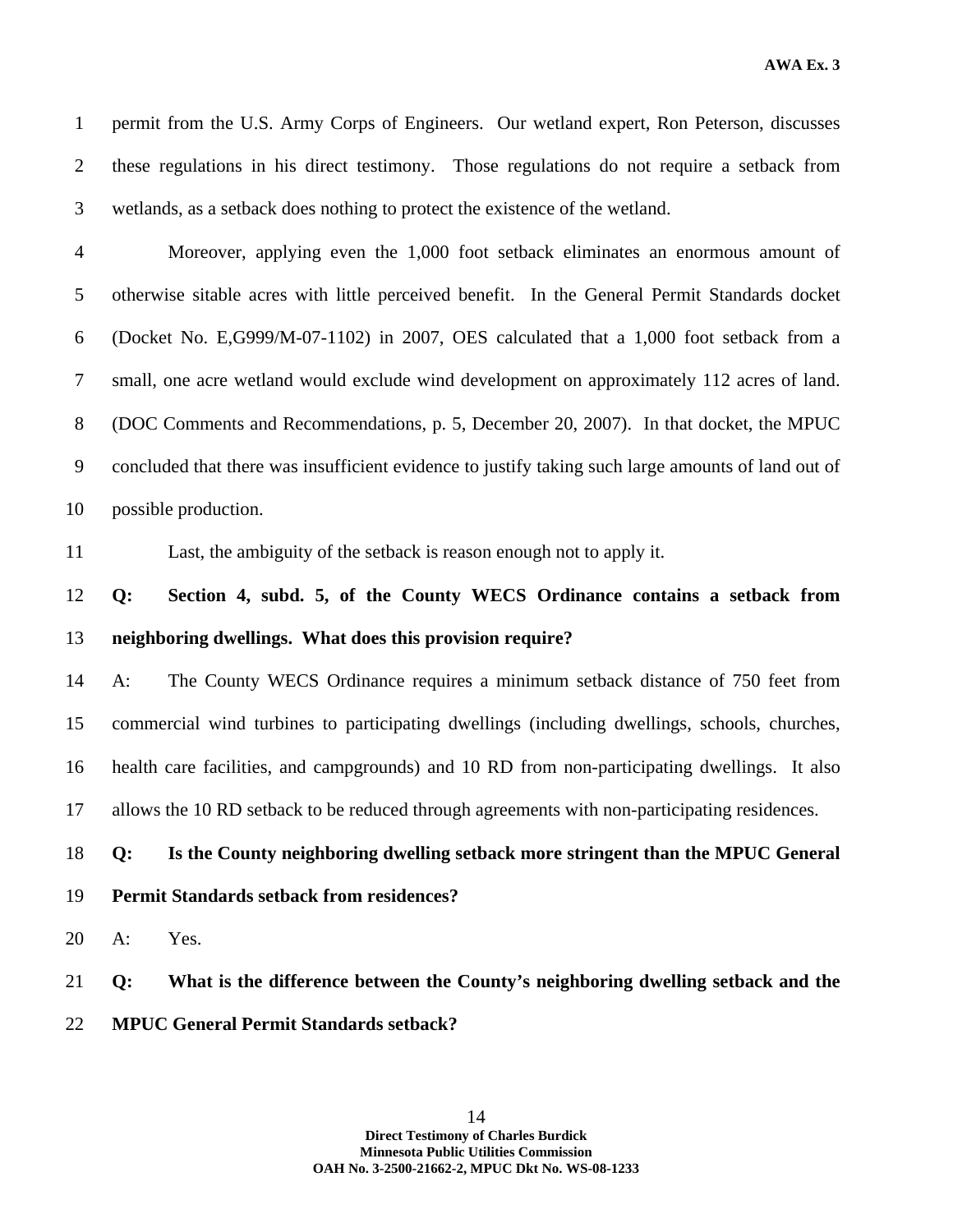1 A: The MPUC General Permit Standards require a minimum of 500 feet plus the distance 2 required to meet the Minnesota Pollution Control Agency noise standards from residences, both 3 participating and non-participating. They do not include the additional setbacks from schools, 4 churches, health care facilities or campgrounds that are required by the County WECS 5 Ordinance.

#### 6 **Q: What setback is needed to meet the applicable MPCA noise standards?**

7 A: According to GE's specifications for the GE 1.5 xle and GE 1.6 xle wind turbine 8 generators, the setback distance to meet the MPCA noise standards from one turbine would be 9 approximately 750 feet. We provided this information in our site permit application.

10 Because multiple turbines in a specific layout near a residence can create a cumulative 11 sound impact, we hired HDR to perform sound modeling to determine the maximum sound level 12 to all residences within the project area from the cumulative effect of all of our proposed 13 turbines. To be conservative, we instructed HDR to use a 5 dB buffer below the MPCA noise 14 standards. In addition, to accommodate the concerns of landowners as much as possible, we 15 volunteered a setback of 1,500 feet for non-participating owners and 1,000 feet for participating 16 landowners. The OES adopted these setbacks in its draft site permit.

#### 17 **Q: How long is the County's 10 RD setback as applied to the project's turbines?**

18 A: First, it is important to point out that the ordinance is based on rotor diameters for a 19 specific turbine, not a fixed-distance. For the GE 1.5 xle and GE 1.6 xle turbines proposed for 20 the project, the County's 10 RD neighboring dwelling setback would require a minimum setback 21 of 2,707 feet from a non-participating residence. This is a distance of over one-half mile, over 22 5.4 times as far as the 500 foot minimum in the MPUC General Permit Standards, and more than 23 3.6 times as far as the 750 foot setback necessary to meet the MPCA's noise standards from a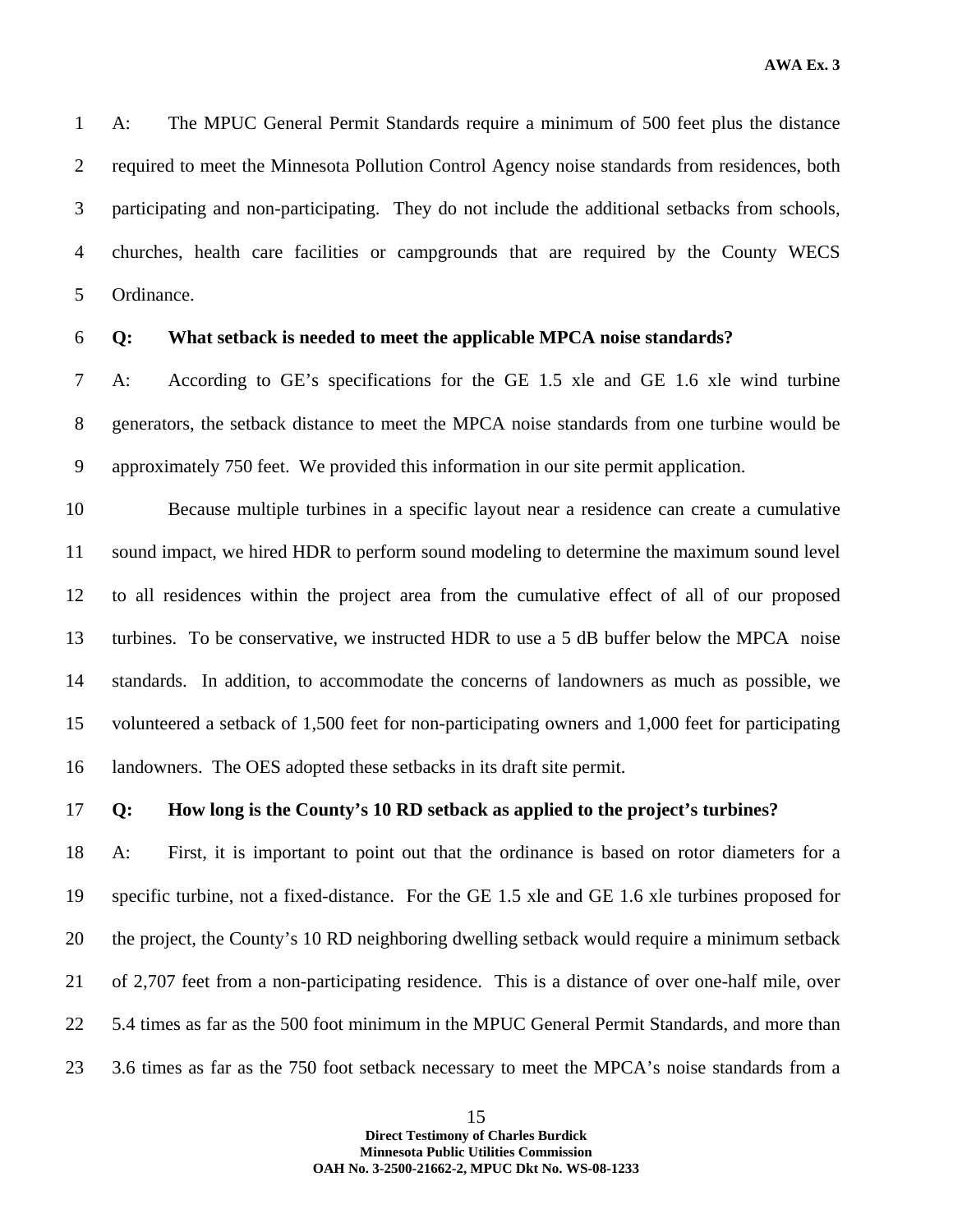**AWA Ex. 3** 

1 single turbine. It also works out to be more than 1,200 feet longer than the setback in the draft 2 site permit prepared by the OES. It is our understanding that it is longer by far than any uniform 3 setback which either the OES or MPUC have ever required for any wind project in Minnesota.

### 4 **Q: Would application of the County neighboring dwelling setback change the project's**  5 **current layout?**

6 A: Yes, dramatically.

7 AWA Ex. 3-F shows the impact of applying the County's neighboring dwelling setback. 8 The map on the left side of the exhibit shows the application of our voluntary 1,500 foot setback 9 from non-participants. In contrast, the map on the right side of AWA Ex. 3-F shows the impact 10 of applying the County's neighboring dwelling setback. Participating residences are shown with 11 a green house icon while non-participating residences are shown in blue. As shown in the 12 legend, our voluntary setback excludes 19,003 acres, which is already 58% of the project area. 13 Applying a 10 RD setback excludes 31,283 acres, which is 96% of the project area. The 14 application of the County neighboring dwelling setback, ignoring all others in the County 15 ordinance, would preclude placement of 43 of the proposed 50 turbines, again essentially killing 16 the project.

## 17 **Q: The County 10 RD setback allows turbines to be placed as close as 750 feet of**  18 **participating residences. Can't you put your turbines 750 feet from your participating**  19 **landowners?**

20 A: No. As the AWA Ex. 3-F also shows, the County's 10 RD setback for non-participating 21 landowners swallows the 750 foot setback for participating landowners in all but a few places. 22 In addition, our lease provisions require us to meet the 1,500 foot voluntary setback or other 23 minimums agreed to by our landowners.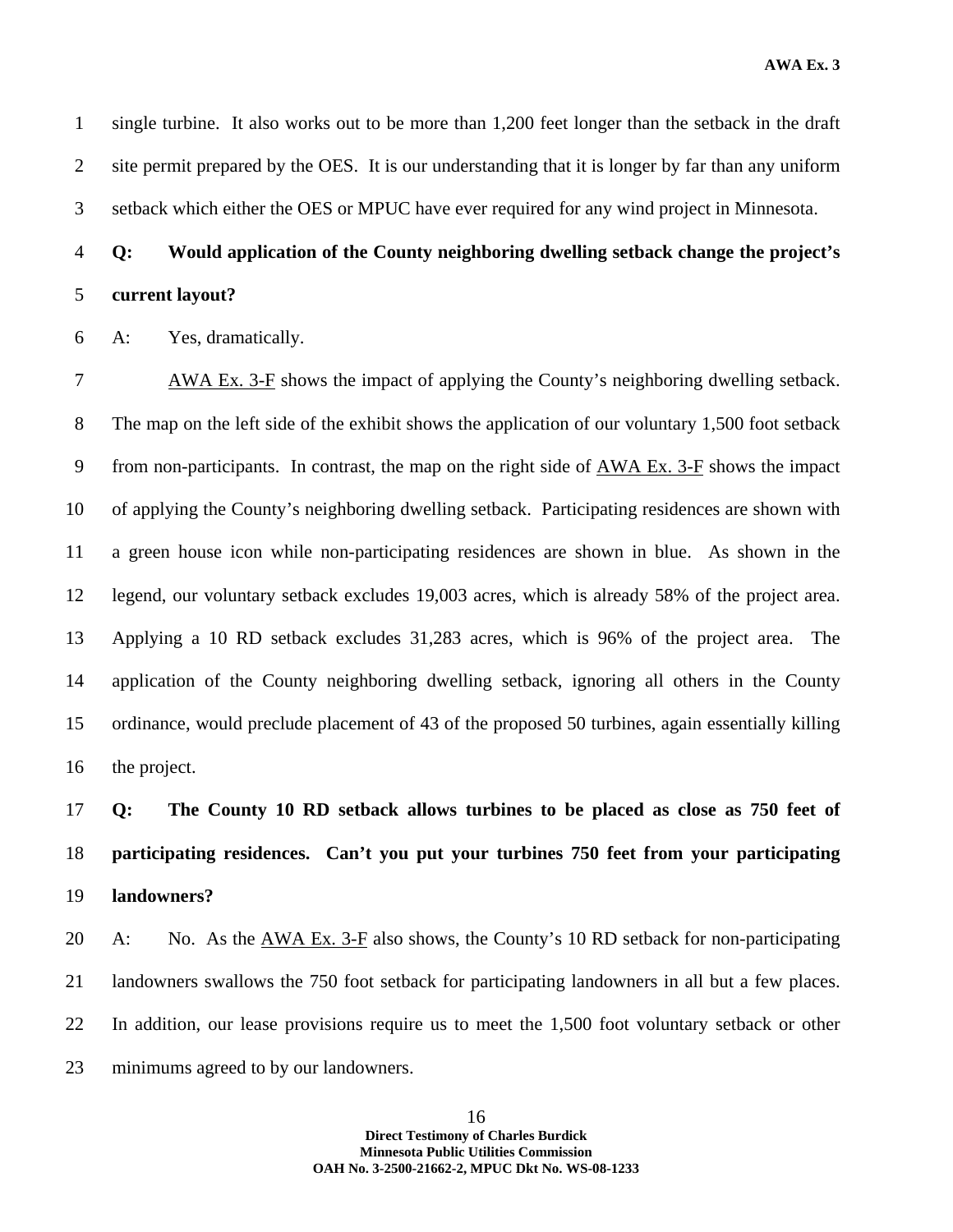**AWA Ex. 3** 

1 **Q: Did AWA Goodhue evaluate whether it was possible to design an alternative turbine**  2 **array or even a modified project in order to abide by the 10 RD setback?** 

3 A: Yes. AWA Goodhue examined three scenarios in which we attempted to site the project 4 using a modified turbine design while incorporating the County 10 RD setback.

#### 5 **Q: What did the evaluation show?**

6 A: It showed that it is both physically impossible and economically implausible to site any 7 project within AWA Goodhue's existing site control.

8 **Q: Why?** 

9 As discussed earlier, the GE 1.5 xle and GE 1.6 xle turbines are not feasible under the 10 County's 10 RD setback. As a result, we contemplated using fewer, larger turbines. In 11 particular, we looked at GE 2.75-103 turbines. These turbines generate 2.75 MW and have a 12 103-meter rotor diameter. It would take 28 turbines to fulfill the project's 78 MW PPA 13 obligation. It quickly became apparent, however, that larger turbines only made the problem 14 worse, because with larger rotor diameters, a 10 RD standard would work out to 1030 meters, or 15 3,379 feet, thus knocking even more available land out of consideration.

16 Last, we looked at using a smaller turbine. We wanted to see if there was a wind turbine 17 with a rotor diameter that would, under the County ordinance, make the setback close to our 18 1,500 foot design. For example, the 10 RD for a 45 meter rotor diameter would be 450 meters, 19 or 1,476 feet. We inquired of many turbine manufacturers but found only one of about that size 20 – an 850 kW (0.85 MW) rated turbine with a rotor diameter of 47 meters – which would be 21 available in the U.S. in 2011. Using this turbine also presented several problems, however.

22 For the smaller turbine, a 10 RD would work out to 1,706 feet, which would preclude 13 23 of our 50 turbine sites. Second, even if we mixed in the seven GE turbines that will fit with a 10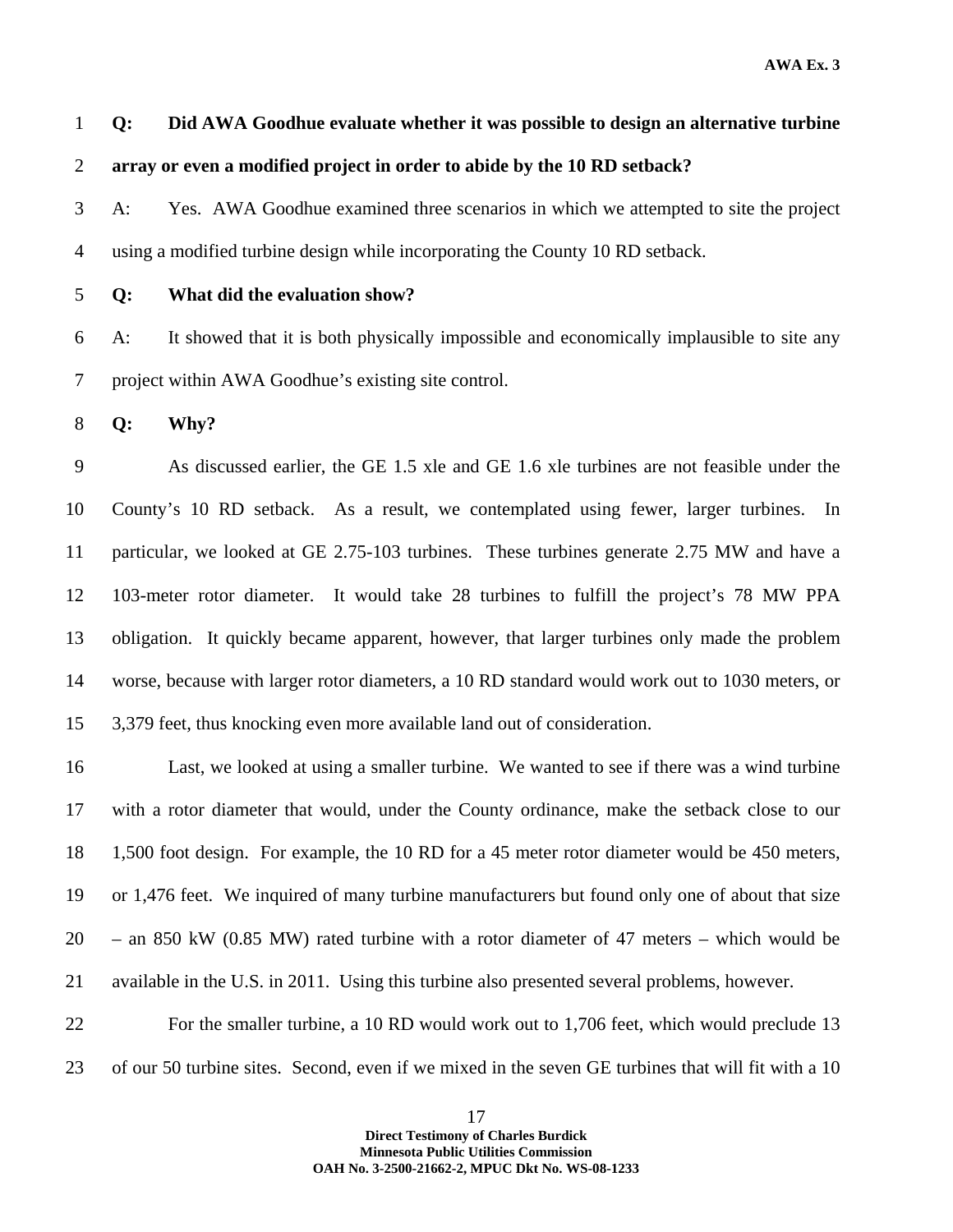1 RD standard, we would be left with only a 36 MW project, which is less than half of the 2 project's contractual obligations. Mr. Cole Robertson's testimony further describes the 3 economic infeasibility of this concept.

## 4 **Q: Is there good cause not to apply the County's 10 RD setback from non-participating**  5 **dwellings?**

6 A: Yes. There are a number of good common sense reasons not to apply the County's 10 7 RD standard. First, there are no health and safety justifications for a 10 RD setback. It is far 8 longer than necessary to protect against any plausible concerns, including either noise or shadow 9 flicker. Second, there are no unique geographic or demographic features about Goodhue County 10 that warrant application of the standard when the MPUC has not applied such standards 11 elsewhere. Last, application of the standard is inconsistent with Minnesota's renewable energy 12 policies.

### 13 **Q: Regarding health and safety setbacks, what leads you to conclude that 10 RD is**  14 **unnecessary to eliminate noise concerns?**

15 A: First, the testimony from our expert on noise, Tim Casey, shows that the sound levels 16 from our turbines are significantly lower than the noise limits set by the state of Minnesota. It is 17 our understanding that the sound regulations and standards set by the state are designed to be 18 protective of human health and welfare.

19 In addition, recent permits issued by the OES and MPUC for other wind farms, even 20 those subsequent to AWA Goodhue's application, contain minimum setbacks of 1,000 feet, or 21 500 feet less than the project is proposing here. I know of no site-specific features or 22 circumstances that would justify a different standard for Goodhue County.

#### 23 **Q: Is a 10 RD needed to mitigate shadow flicker?**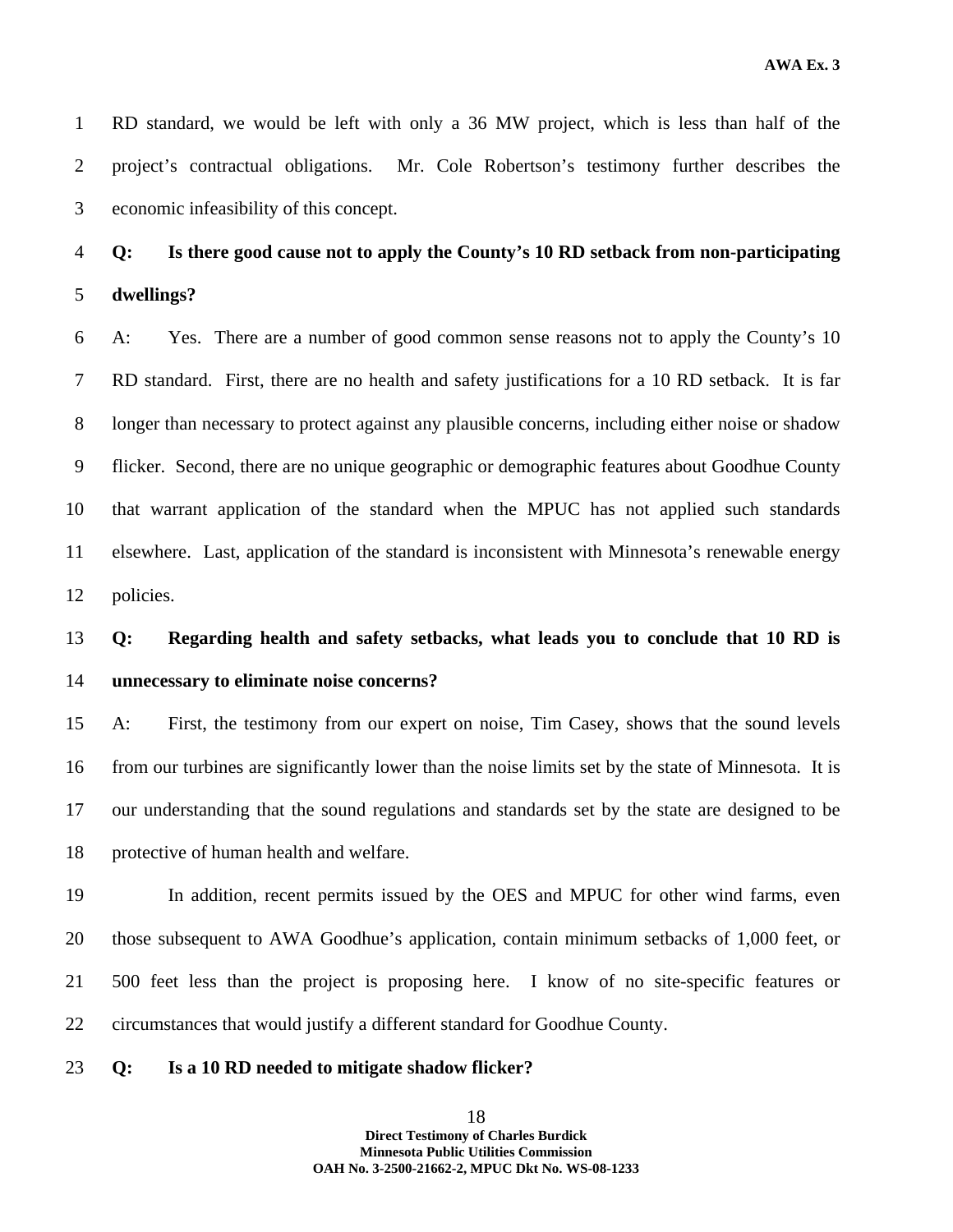**AWA Ex. 3** 

1 A: No. First, shadow flicker is understood as a possible annoyance, not a concern regarding 2 health or safety. AWA Goodhue did, however, perform a shadow flicker analysis to assess the 3 expected impacts of the current layout. According to HDR's analysis, 96 percent of residences 4 within the project experience less than 20 hours of flicker each year, and all residences would 5 experience less than one percent of the total available sunlight hours in a year. Mr. Scott Zilka's 6 testimony contains the full shadow flicker report, describing the cause of shadow flicker and the 7 predicted shadow flicker impact within the project area.

### 8 **Q: What do you mean when you say there are no unique factors about Goodhue**  9 **County that warrant different rules?**

10 A: At the first prehearing, for instance, Goodhue County commented that it should be 11 entitled to greater setbacks because of its higher density land use patterns, etc. In other words, 12 Goodhue County appears to believe that because of its higher densities, wind energy turbines 13 may not be appropriate for the County.

14 Demographic information, however, shows that areas where the AWA Goodhue turbines 15 will be sited in Goodhue County are rural in character and are not materially different from other 16 Minnesota counties that host wind energy conversion projects. For instance, Mower County has 17 developed approximately 400 MW of wind with similar population densities to Goodhue 18 County, without significant complaints regarding health or safety. Below is a chart we compiled 19 from Minnesota State Demographic Center statistics that compares our project to a much larger 20 nearby project. As it shows, the households per square mile is not materially different between 21 counties/townships with concurrently permitted large wind projects.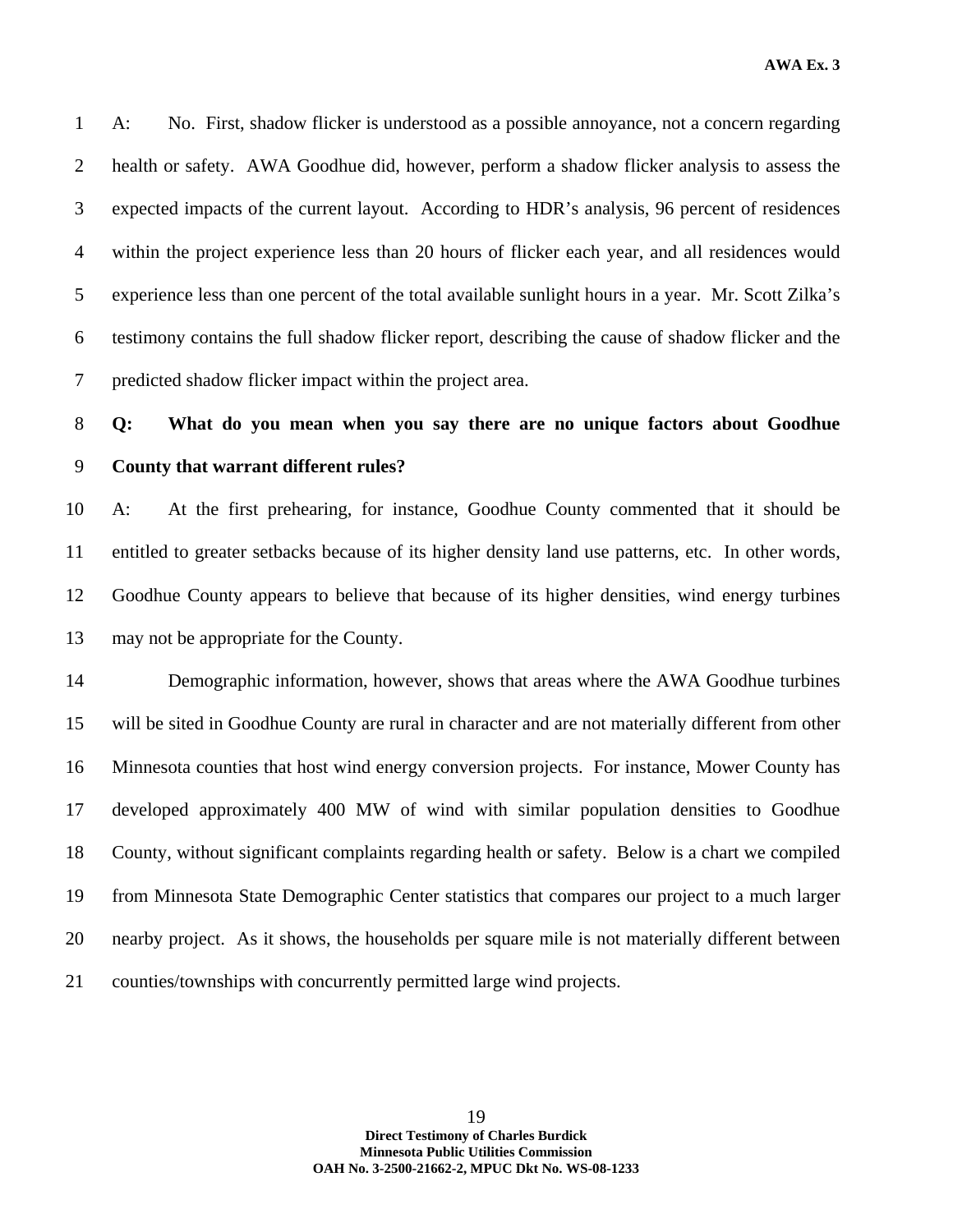| <b>Pleasant Valley (300W)</b> |                |                                    |  |  |
|-------------------------------|----------------|------------------------------------|--|--|
|                               | Households per | No. of Turbines<br>scheduled to be |  |  |
| Township                      | square mile    | sited (GE 1.5)                     |  |  |
| <b>Dexter</b>                 | 3.0            | 63                                 |  |  |
| Pleasant Valley               | 3.5            | 11                                 |  |  |
| <b>Red Rock</b>               | 8.1            | 11                                 |  |  |
| Sargeant                      | 2.9            | 62                                 |  |  |
| Waltham                       | 4.2            | 27                                 |  |  |
| <b>Average</b>                | 4.34           | 174                                |  |  |

| AWA Goodhue (78MW) |                               |                                                      |  |  |
|--------------------|-------------------------------|------------------------------------------------------|--|--|
| Township           | Households per<br>square mile | No. of Turbines<br>scheduled to be<br>sited (GE 1.5) |  |  |
| <b>Belle Creek</b> | 4.6                           | 38                                                   |  |  |
| Minneola           | 7.1                           | 12                                                   |  |  |
| <b>Average</b>     | 5.85                          | 50                                                   |  |  |

2 Even at the township level, Belle Creek and Minneola townships, townships within the 3 project footprint, are not dissimilar to other townships that host wind energy conversion projects, 4 including the 300 MW Dodge and Mower County wind project the MPUC approved on October 5 21, 2010 just before hearing the AWA Goodhue wind project. The Mower County project 6 proposed, and the MPUC accepted, a 1500 foot setback for non-participating 7 residences/landowners.

8 In addition, we disagree that a greater population density would even require greater 9 setback distances. There are no facts that I am aware of to suggest that people's sensitivity to 10 sound, for example, is amplified by a greater number of people in proximity.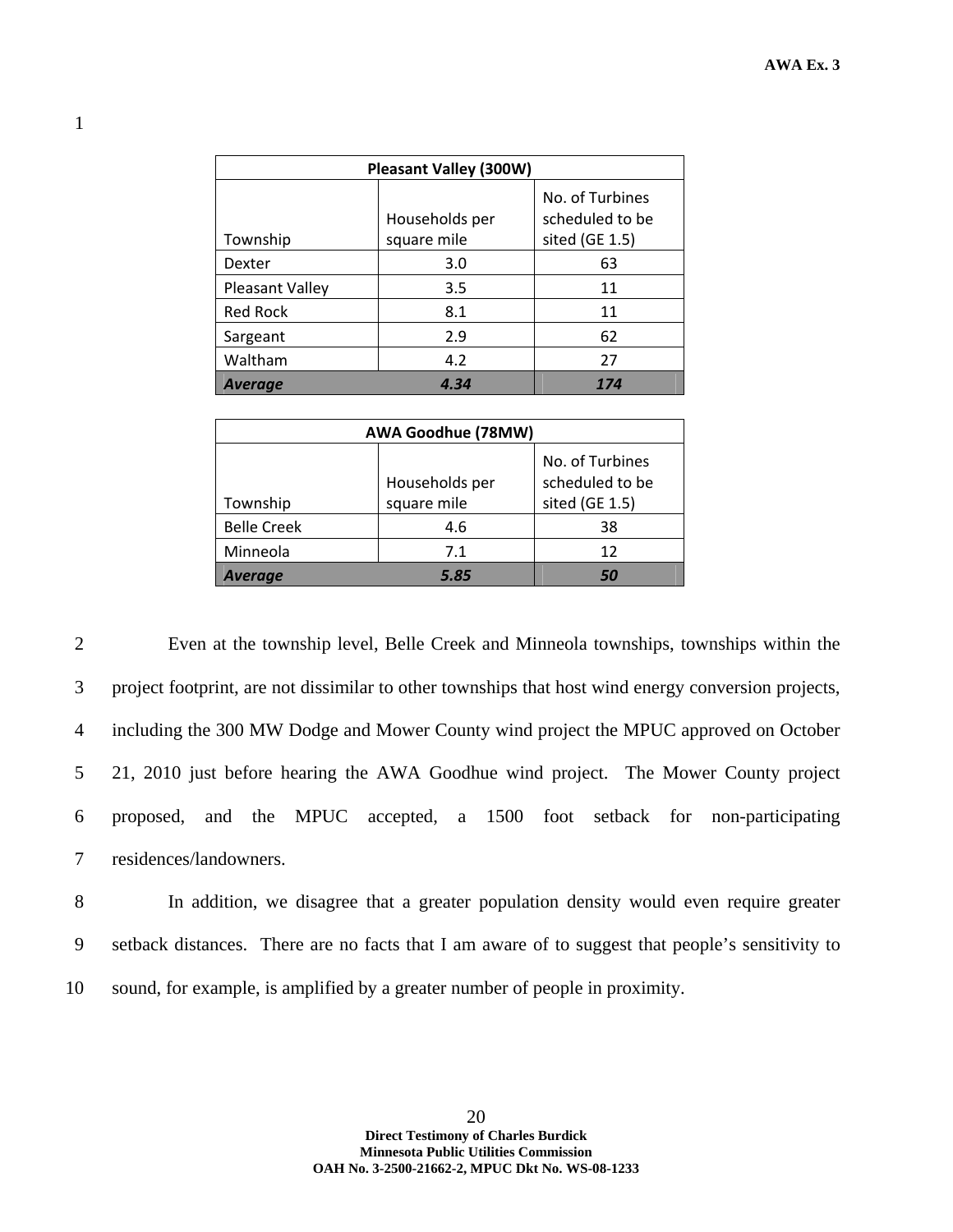1 **Q: When you state that application of the County's standards against this project**  2 **would be inconsistent with Minnesota's renewable energy policies, what policies do you**  3 **mean?** 

4 A: I generally mean Minnesota's renewable energy goals as embodied in Minnesota Statutes 5 section 216B.1691, which requires Xcel Energy to obtain 30% of its electric energy from 6 renewable resources by 2020 and for the state's other utilities to obtain 25% of their electric 7 energy from renewable resources by 2025. Other Minnesota laws also favor renewable energy 8 over non-renewable energy.

9 **Q: Why is application of the County standards inconsistent with these policies?** 

10 A: The MPUC approved the two PPAs in this matter after determining that Xcel Energy 11 needed the energy to help meet its renewable energy goals in part and that the cost of the project 12 was fair to Xcel's ratepayers. If the Commission were then to impose a setback requirement that 13 makes this project effectively impossible to site, that seems to us to be counter-productive to, and 14 inconsistent with, the state's commitment to obtaining meaningful amounts of cost-effective 15 renewable energy.

16 Application of the County standards to this project is inconsistent with state policy for 17 other reasons. What the County has done with its enactment of a 10 RD setback essentially 18 makes commercial wind farms off limits within its borders. One of Minnesota's renewable 19 energy policies says that wind energy should, to the greatest extent practicable, be developed 20 before natural gas, coal, nuclear, and other nonrenewable resources. Allowing a single county to 21 essentially decide that it has no obligation to help the state meet its renewable energy goals is 22 contrary to state policy and, we believe, sends the wrong message. What if other counties were 23 allowed to adopt similar setbacks? Attached to my testimony as AWA Ex. 3-G is a map that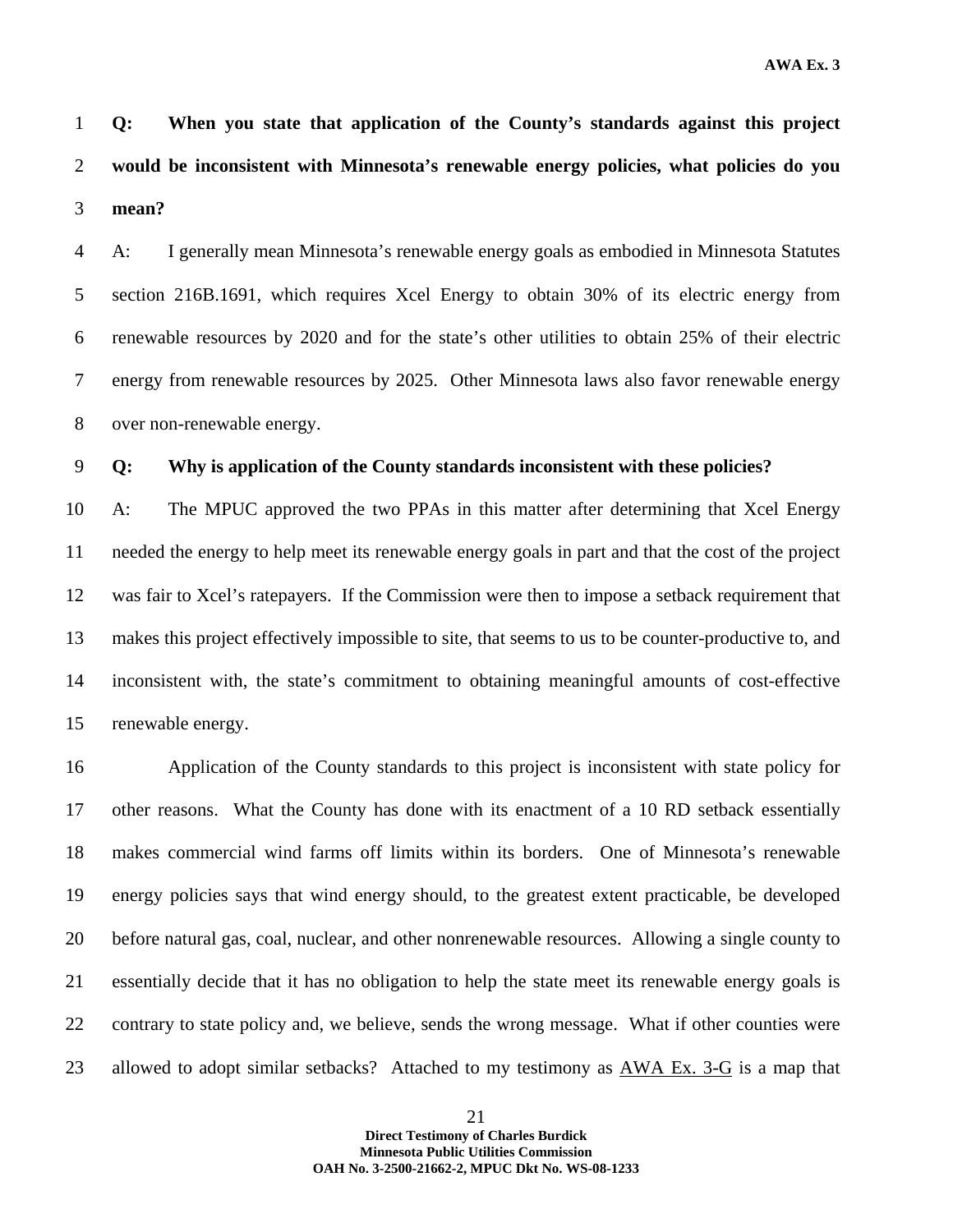1 shows how little land in Minnesota is not within a half-mile of a residence. If other counties 2 adopted similar setbacks in response to project opponents, I feel that the use of the state's 3 renewable energy resources would be in jeopardy, including areas in the state with the best wind 4 resources and available transmission interconnection points.

5 Last, unreasonably long setbacks like those proposed by the County will result in 6 extremely inefficient use of the state's strong wind resource, require additional transmission 7 infrastructure, and drive up the cost of wind power, leading ultimately to higher costs for 8 Minnesota ratepayers. That is expressly counter to the state's renewable energy commitments.

#### 9 **Q: What are the cumulative effects of the County's more stringent standards?**

10 A: The cumulative effect of the County ordinance is depicted on AWA Ex. 1-C, attached to 11 Mr. Mark Ward's testimony. As the map on the right side of that exhibit shows, by excluding 12 32,622 acres, or 99.8% of the project area, application of the County standards precludes all 50 13 of the project's proposed 50 turbines from being built.

#### 14 **B. OTHER COUNTY STANDARDS**

15 **Q: The County's WECS Ordinance also requires stray voltage testing. Is stray voltage**  16 **from wind farms a concern for this project, particularly given the number of dairy farms**  17 **in the County?** 

18 A: No. Our electrical engineer, Pete Malamen of Consulting Engineers Group, addresses 19 stray voltage in detail. Based on the basic physics of electricity and the design of a wind project, 20 there is no risk of stray voltage from the wind farm and, therefore, the testing required by the 21 ordinance is unreasonable. The design approach to mitigate stray voltage is an industry standard 22 and AWA Goodhue will require that its general contractor guarantee the work to this industry 23 standard.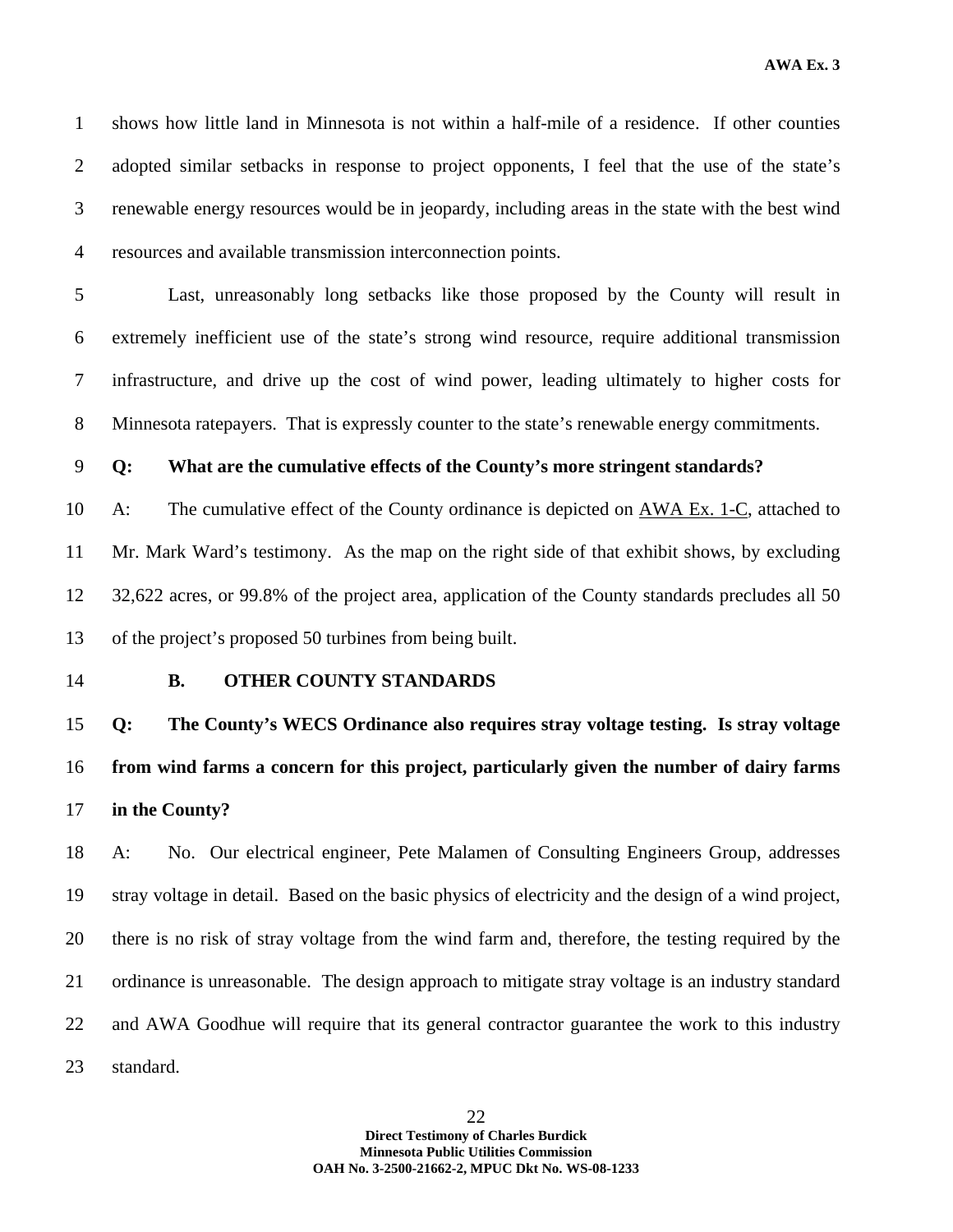1 **Q: Section 5, subd. 6, of the County WECS Ordinance regulates project lighting and**  2 **requires the project to adhere to but not exceed requirements established by the FAA.**  3 **Does AWA Goodhue object to application of this standard?** 

4 A: No. The FAA has issued a Determination of No Hazard for all 50 turbines in the current 5 layout. AWA Goodhue will comply with all FAA requirements related to project lighting.

6 **Q: Section 5, subd. 8, of the County WECS Ordinance requires that all**  7 **communications and feeder lines be buried where reasonably feasible. Does AWA**  8 **Goodhue object to application of this standard?** 

9 A: No. AWA Goodhue plans to bury all communication and feeder lines when reasonably 10 feasible.

11 **Q: Section 5, subd. 10, of the County WECS Ordinance contains a number of**  12 **provisions designed to mitigate damage to public infrastructure. Does AWA Goodhue**  13 **object to application of this standard?** 

14 A: No. In August and September 2010, AWA Goodhue engaged in extensive negotiations 15 with Goodhue County to develop a Development Agreement, including a Road Use and Repair 16 Agreement, which sets forth the financial and operational obligations of AWA Goodhue and its 17 contractors and subcontractors. The Development Agreement includes an obligation on the part 18 of AWA Goodhue to repair any damage to area roads and public drainage, contains financial 19 performance assurances and gives great deference to Goodhue County to determine compliance. 20 The Goodhue County Board of Commissioners approved the Development Agreement on 21 October 5, 2010. The provisions of the County Ordinance are consistent with the provisions of 22 the Development Agreement. A copy of the Development Agreement is attached to Mr. Ward's 23 testimony.